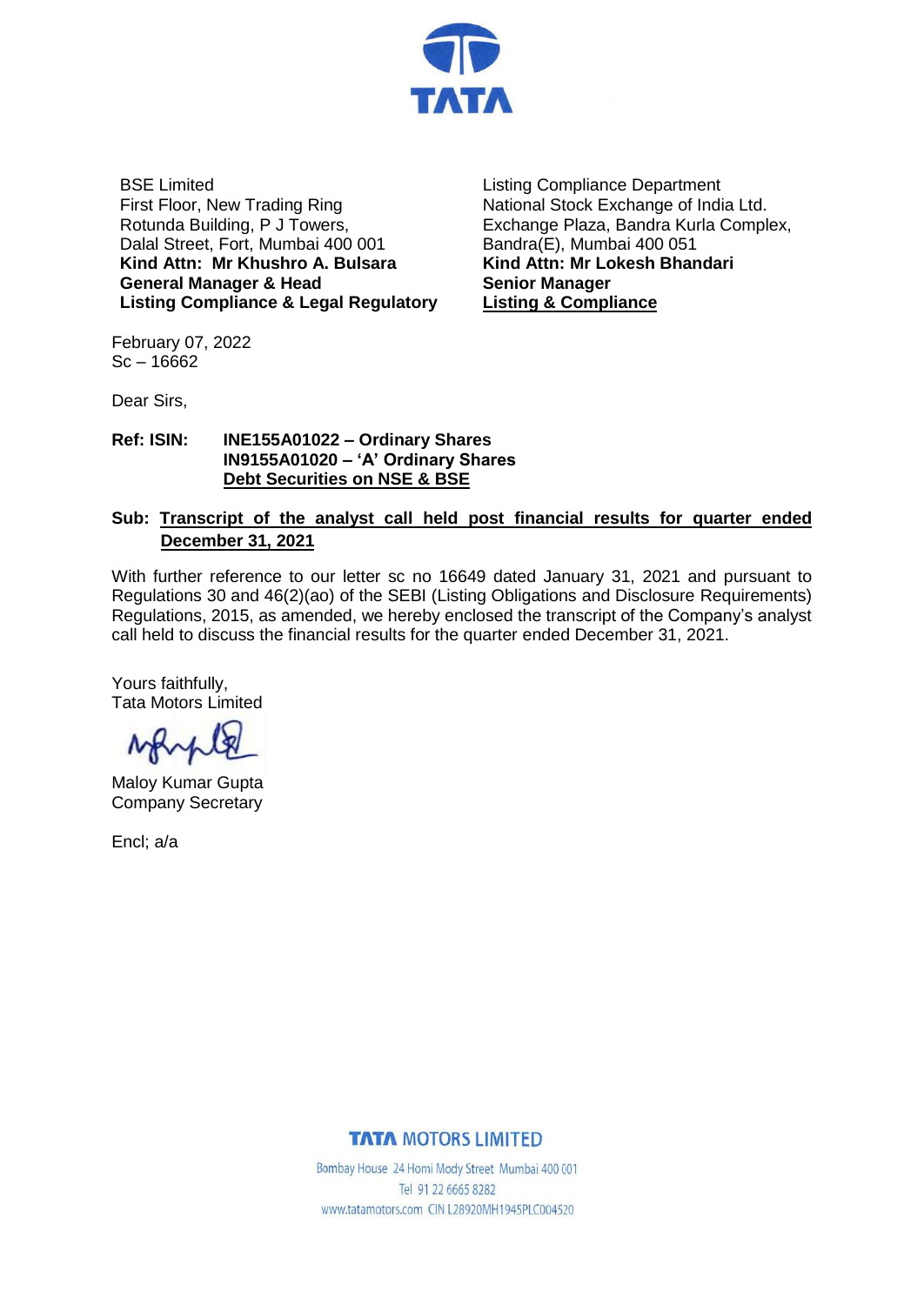



# "Tata Motors Limited Q3 Earnings Conference Call"

## **January 31, 2022**

**MANAGEMENT: MR. THIERRY BOLLORÉ – CHIEF EXECUTIVE OFFICER, JAGUAR LAND ROVER MR. PB BALAJI – GROUP CHIEF FINANCIAL OFFICER, TATA MOTORS LTD MR. ADRIAN MARDELL – CHIEF FINANCIAL OFFICER, JAGUAR LAND ROVER MR. GIRISH WAGH – EXECUTIVE DIRECTOR, TATA MOTORS LTD MR. SHAILESH CHANDRA – PRESIDENT, PASSENGER VEHICLE AND ELECTRIC VEHICLE BUSINESS, TATA MOTORS LTD**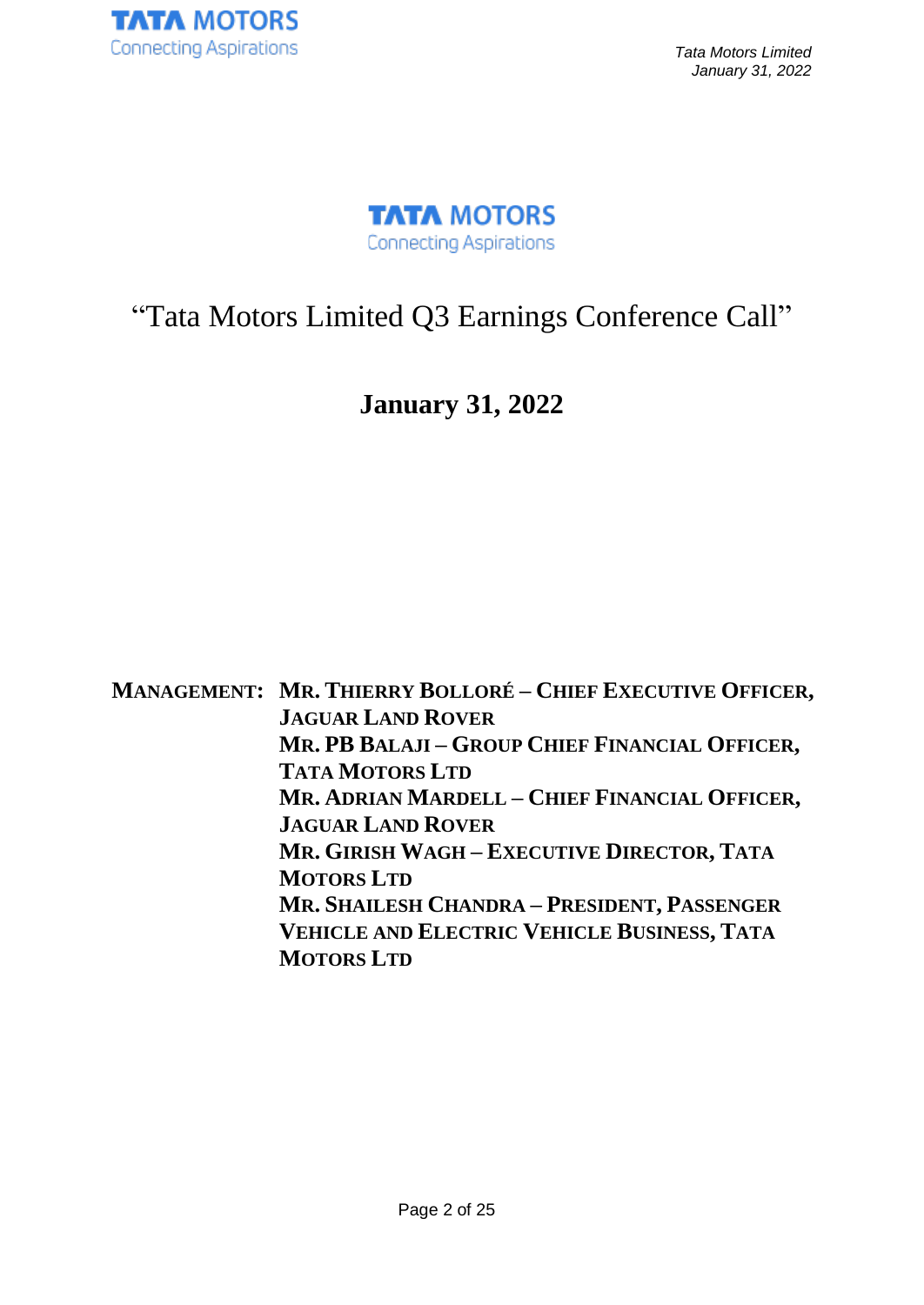

**Sneha Gavankar:** Good day. Welcome to Tata Motors' Q3FY22 Earnings Conference Call. I hope you and your loved ones are keeping safe. I'm joined today by Mr. Thierry Bolloré, CEO, Jaguar Land Rover; Mr. P B Balaji, Group CFO, Tata Motors; Mr. Adrian Mardell, CFO, Jaguar Land Rover; Mr. Girish Wagh, Executive Director, Tata Motors; Mr. Shailesh Chandra, President, Passenger and Electric Vehicle Business, Tata Motors; and my colleagues from the Investor Relations team. Today, we plan to walk you through the earnings presentation, followed by Q&A. As a reminder all the participant lines will be in listen only mode and we will be taking questions via teams platform which is already open for you to submit questions. You are requested to mention your name and name of organization you represent while submitting the questions. I now hand over to Balaji to begin the presentation.

**PB Balaji:** Thank you. Thanks, Sneha. Thanks all of you for taking the time to attend our session. We will spend about an hour going through the deck at reasonable pace and then subsequently open it up for Q&A. So Safe Harbor statement, Anish.

> Just one call out in the -- apart from the traditional Safe Harbor statement. Do draw your attention to the discontinued operations accounting treatment, which is identical to what it was last quarter. The numbers that we are going to talk about today do not consider that, but in the reported numbers, accounting will force us to show that differently. So that's the only difference that is there. What we are discussing today in terms of the slides do not take into account that numbers to ensure its like-for-like comparison. And this will disappear from Q4 onwards, because the PV business is subsidiarized.

> Next slide, please? A pretty intense period of action, both in Tata Motors, as well as in JLR. Commercial vehicles, we unleashed rather more than unveiled almost 21 commercial vehicles across all segments on one day, received very well. We then introduced the CNG technology in Tiago & Tigor called iCNG, and I'm sure Shailesh will want to talk about it a little bit more. We touched and made - for a brief moment in December, we made the second largest car maker, but I think that gap with the second player is now closing quite well.

> In JLR, chip supplies have started to improve, with production of 41% over the previous quarter, and the order bank is now sitting at a very strong 155,000, and we'll talk about, Adrian will want to talk about it a little bit more. And of course, Range Rover continues to win many more awards, including the What Car award. Next slide, please?

> Overall, the quarter saw Rs, 72,000 crores of revenue, a decline of 4.5%. PBT before exceptional item of Rs. -700 crores improved over the last quarter, but definitely lower compared to the same period last time. EBITDA of 10.2%, sequentially improving, but year-on-year, down 460 bps, and EBIT also improving sequentially, but declined over the previous year. And free cash flows was positive at Rs. 4,000 crores for the quarter, Both JLR and Tata Motors being FCF positive. Next slide, please?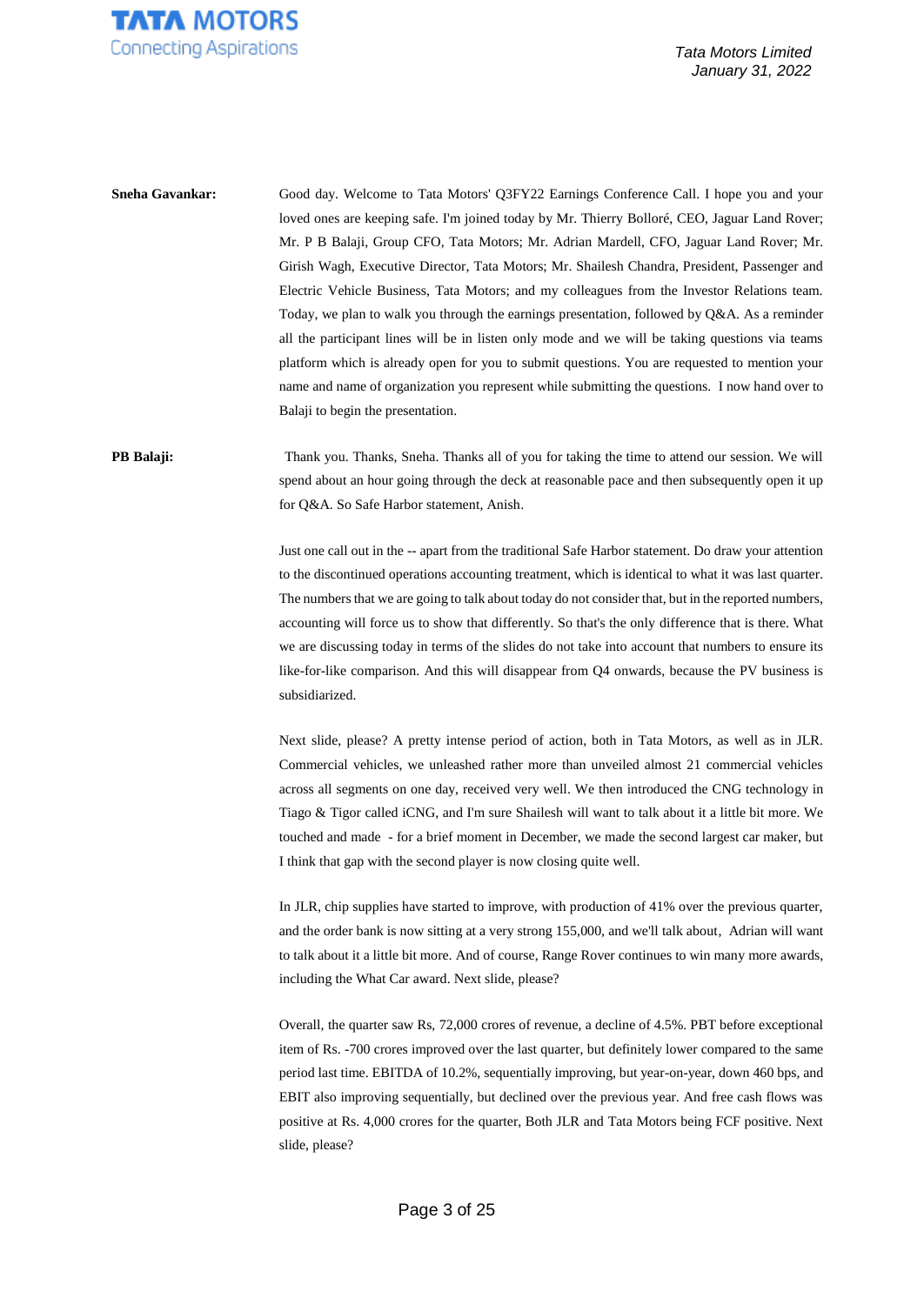

Components of growth, -of the 4.5% growth decline that you saw, 22.7% is related to volume and mix. Pricing, we have tried our level best to put through, including managing VMEs efficiently in JLR, but that could only give about 14%. So there's a fair bit of price that's still to be recovered, which is impacting the margins, we'll talk about later. And all other businesses are pretty quiet. Profitability declined from 6.4% to 1.7% on year-on-year basis. JLR contributed about 420 bps out of it, Tata Motors about 50 bps, others were flat. Net automotive debt, the external debt that you see out there is sitting at Rs. 36,000 crores. Working capital related impact is now at Rs. 17,000 crores. We expect to see that reversing with every passing quarter as growth comes back. And of course, the leases continue to remain about Rs. 7,000 crores. Next slide, please?

Let me hand this over to Adrian to take us through the JLR performance. Adrian, over to you.

**Adrian Mardell:** Many thanks, Balaji. Good afternoon/ good evening, everybody on the call. Next slide, if you would please? So these are the JLR direct results. You can see, standard format for us. Retails are down in this quarter versus previous quarters. We did signal that last time, the stock pipeline, finished vehicle pipeline, is at all-time lows and the actual big data going forward will be production, which we'll take you through later. Revenue is actually up quarter-over-quarter, although down 21% versus the same quarter last year, and we'll take you through those details in the presentation. Also, we basically optimize the revenue base available to us.

> We were close to breakeven, bottom line in the quarter, just GBP9 million adverse, significantly better than quarter two. As we signaled, we would be in October, EBITDA 12%, back into double digits. We'll obviously continue to be above double digits going forward. And the two commitments we actually called out in October, EBIT positive for the second half we said, while, actually, we're EBIT positive in quarter three, 1.4%; and cash flow positive in half two, also, well, we were cash flow positive in quarter three, GBP164 million. So we are making progress, we're back in the stabilization and growth period now. Next slide, if you would, please?

> So these are the key highlights that we show actually in words. The couple of items not called out on the last page, the Refocus program did another GBP400 million EBIT in the quarter and I'll take you through more details of that later in the presentation. And Balaji referenced the 155,000 order bank, which had grown by 30,000 units from the end of September, and I will take you through those details also later in the presentation. Next slide, if you would, please?

> Okay. So these are the details in quarter three, retails and wholesales. I'm going to take you to wholesales first, bottom of the page. Up 8%, 69,000 units, and slightly ahead in the UK previous quarter, also in North America and also in Europe and China, just a little bit lower in the overseas markets. When you see the next page on the families, you'll understand why that is so. Retails, as said, would be down versus last quarter. The big data here is the production levels and I would take you through those levels of production. They did grow significantly Q3 to Q2, and our pipeline will begin to build from this point forward. Next slide, if you would, please?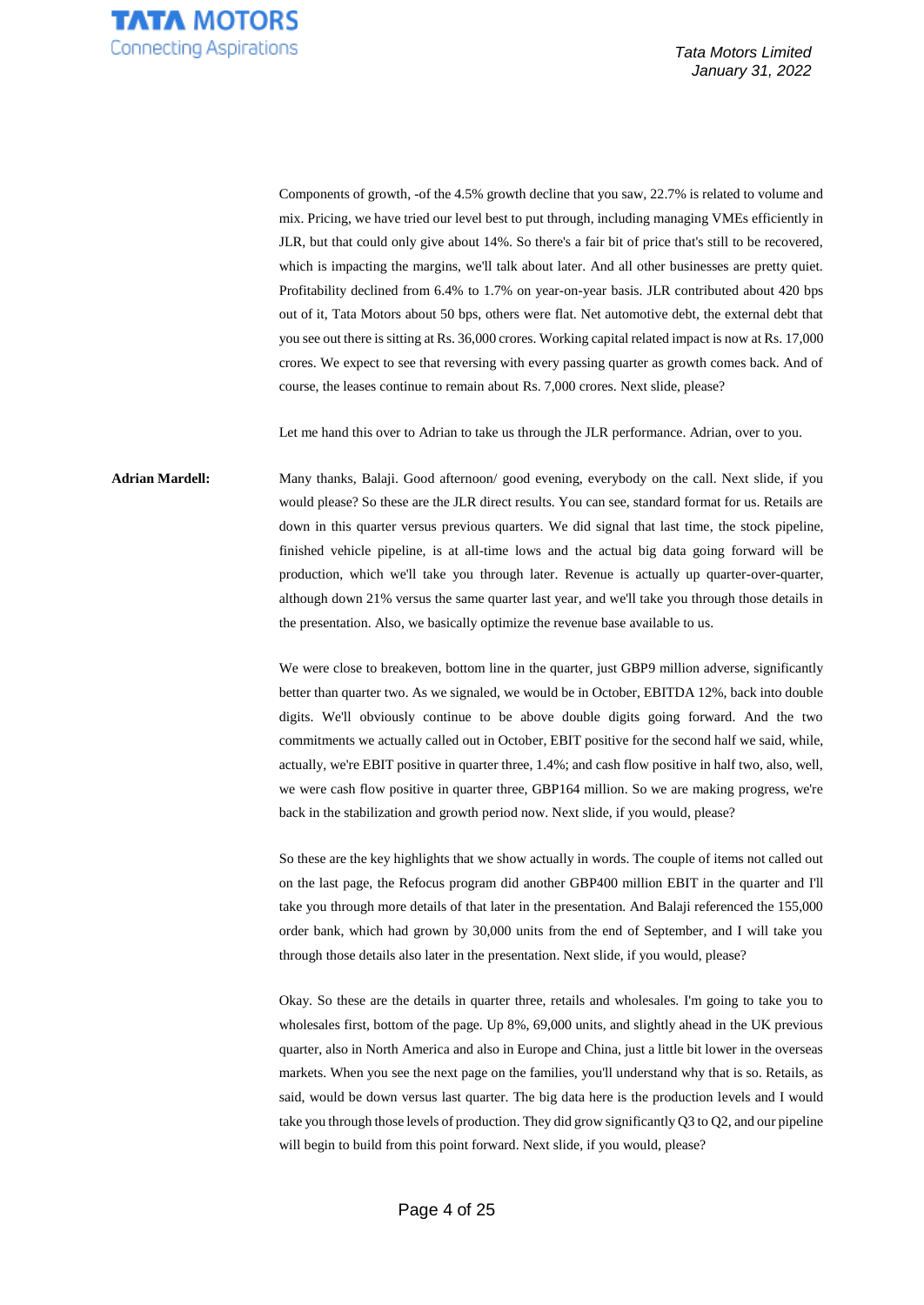So this is the family slide. It was super important to us, I'm taking you to wholesales again, first of all, obviously drives our revenue base. It was super important, plus, now we've built into our old Range Rovers in the quarter. Of course, quarter three was the last quarter of build for the Range Rover. We managed to do that. You see that within the wholesale data here. Clearly, there were customer orders, and this was the final chance we had to build those units. So we were successful building those old Range Rover units in quarter three. And we had to make compromises elsewhere on the other families you see at the bottom there. So we prioritized those customer orders ahead of others, simply because we can build those other cars later from quarter four onwards.

Retails, you can see there our bias in Range Rover again, because of the wholesale position production position we were able to slightly be ahead on those Range Rover retails in the quarter also, as we managed to maintain that pipeline level. Electrification on the far right, up to 69% of our vehicles were electrified. That was up about 3 percentage points from quarter two at 66%, and significantly higher than last year. The step change, of course, was the 2021 model year vehicles that were introduced in quarter four last year. Next slide, if you would, please?

Okay. So we've actually got two profit bridges for you today, and what we've done on this one, this is a quarter-over-quarter profit bridge. What we've done on this one is we've tried to show you the progress we've made in the semiconductor constraint environment. So you can see, quarter two, we lost just over GBP300 million. And in the volume and mix there, volumes were higher, 8% higher, GBP106 million positive because of that, but a significant shift, as I mentioned in the earlier slide, the production of the vehicles to the Range Rover family drove significantly more value in Q3 than over Q2.

Our China business, actually, the levels of production were lower there in Q3 versus Q2. There were some discrete supply challenges we had within the China business, including some of our suppliers impacted by snowfalls in the northern region later in the quarter. Emissions is all about quarter two, we completed our emissions positions for the year earlier this calendar year at the end of September, hence why that negative actually, as compared to a benefit last quarter. The VME environment continues sub 2%. I think that's a key indicator for us going forward and over this period of supply constraints, you will see variable marketing closer to that 2% level.

Contribution costs actually were flat, our material costs quarter-over-quarter in this environment of low supply, so obviously impacting our suppliers as well. We are looking to offset the cost increases coming at us. With costs down, manufacturing was a little bit higher, utility costs of course come into there, and a lot of you ask about those input costs. You'll see some of those coming through. And we did have increased campaign provisions in the quarter, and I'll take you through more details on a later slide specific to warranty.

Structural costs, we are at the low point of our engineering capitalization cycle. As engineers come off completed programs and emulate highs of the Range Rover, they move on to new platforms, which haven't yet hit our capitalization points later in the year. We talked about this for the last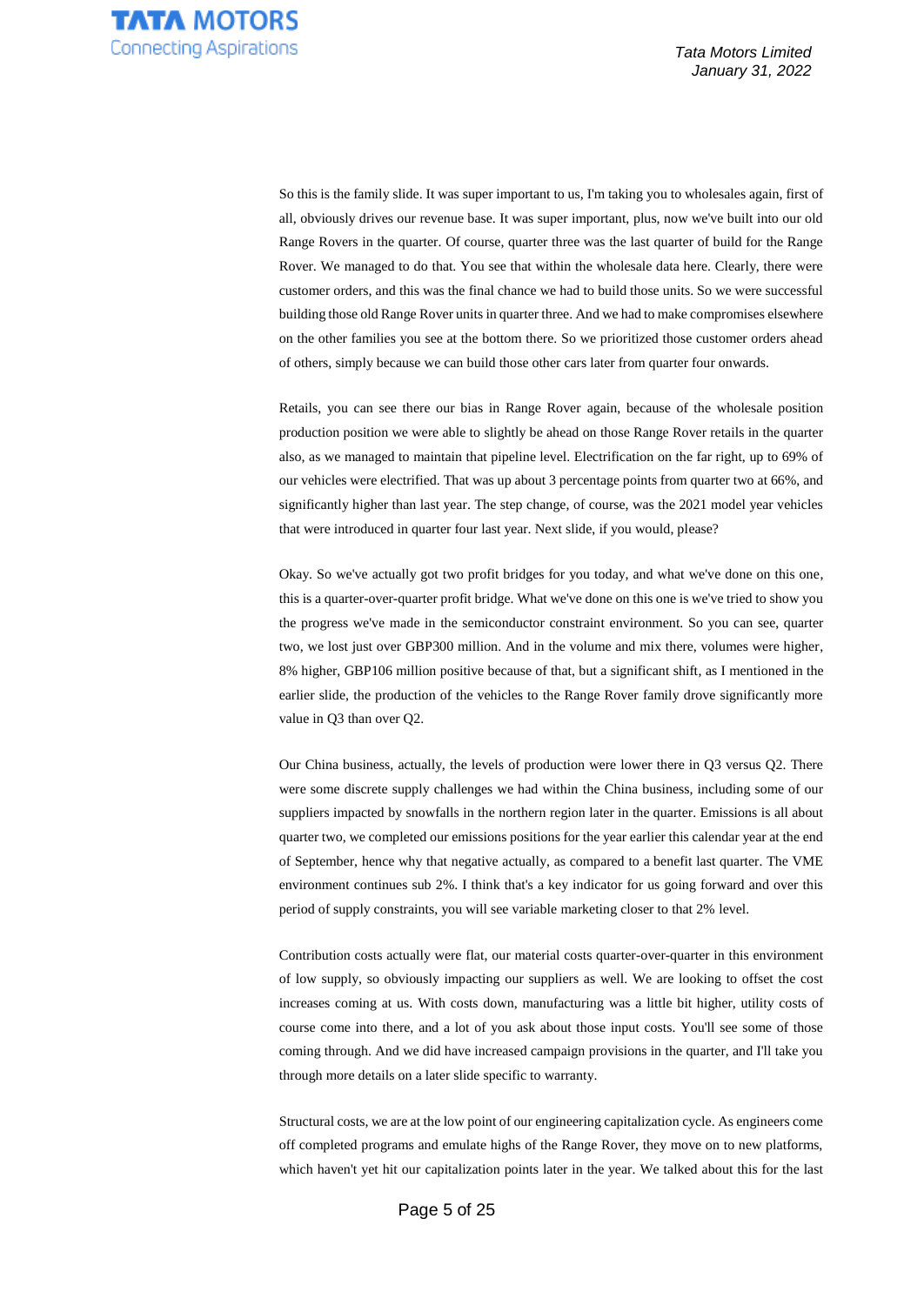three years and we are now at the low point of our cycle around just above 30% of the engineering cost is capitalized. And we've talked, on average, over a cycle, it will be 50% plus, but it will grow to around 60% at peak. So at the low point of the cycle here and you'll see when I compare yearover-year, it's had a dramatic impact on the year-over-year results.

The battery end of life was all about Q2 and the removal of those reserves at the end of quarter two. And on FX and commodities, again, that's all really about activity that happened in the prior quarter, which hasn't repeated at this time and therefore, those are really swings in the sterling, relative to our overseas, Euro, and dollar denominated loans and liabilities. So that's the walk from last quarter's 4.7% EBIT negative margin. You see that 1.4% this year.

Next slide, I want to land on just a couple of points. This is our traditional one, full year-over-year. I mean, it could simply be said, look, the complete difference versus last year is all in volumes. I mean, look at it, minus GBP432 million. So it'd be easy for me just to dismiss as a volume story, but there are real things happening offsetting themselves, which is important to draw out the mix I've talked about already. I've also talked about the emissions. We closed out earlier this year. VME, you can see, were 3 percentage points lower. We will continue to be that over the period of supply constraints. And what we'll really be looking for is where that normalizes beyond. Our belief is it will normalize beyond below 5%, but that will be a discussion we'll come back to later quarters.

Those contribution costs year-over-year, you see there in the manufacturing costs, particularly GBP40 million, two or three things happening in there, the utilities, I mentioned pay awards, and also the duty costs relevant to the changes in our relationship with Europe from January the 1st last year weren't prevalent in quarter three. So that's about a third of that number. Material costs down is mainly the commodity cost increases year-over-year. As I've said, our intention is to find ways to offset those cost increases in this relatively low production environment for suppliers we are a little bit short in quarter three. And the campaigns, again, I'll get into more detail, but you can see they had a significant impact in the value of our quarterly business in quarter three.

The other one I wanted to reference, I just mentioned it, the capitalization. Look, we were capitalizing more than GBP100 million less in the quarter than we were last year. And that's the difference between being at the high point of the cycle and the low point of the cycle, as those engineers come off our MLA high platform and move on to other platforms, EMA, which we've talked about, of course, is a car to Reimagine. So that capitalization will raise again going forward.

So if you think about our underlying results, 1.4%, there are a lot of one-offs in there, but the two negative pieces on campaign and on capitalization are really low points and worst points for us. And we do expect those to improve going forward. So it's truing the line with stronger than 1.4% on just 69,000 units. The FX and the commodities is all about this time last year. There wasn't much happening on those currencies between September and December this year. Next slide, if you would, please?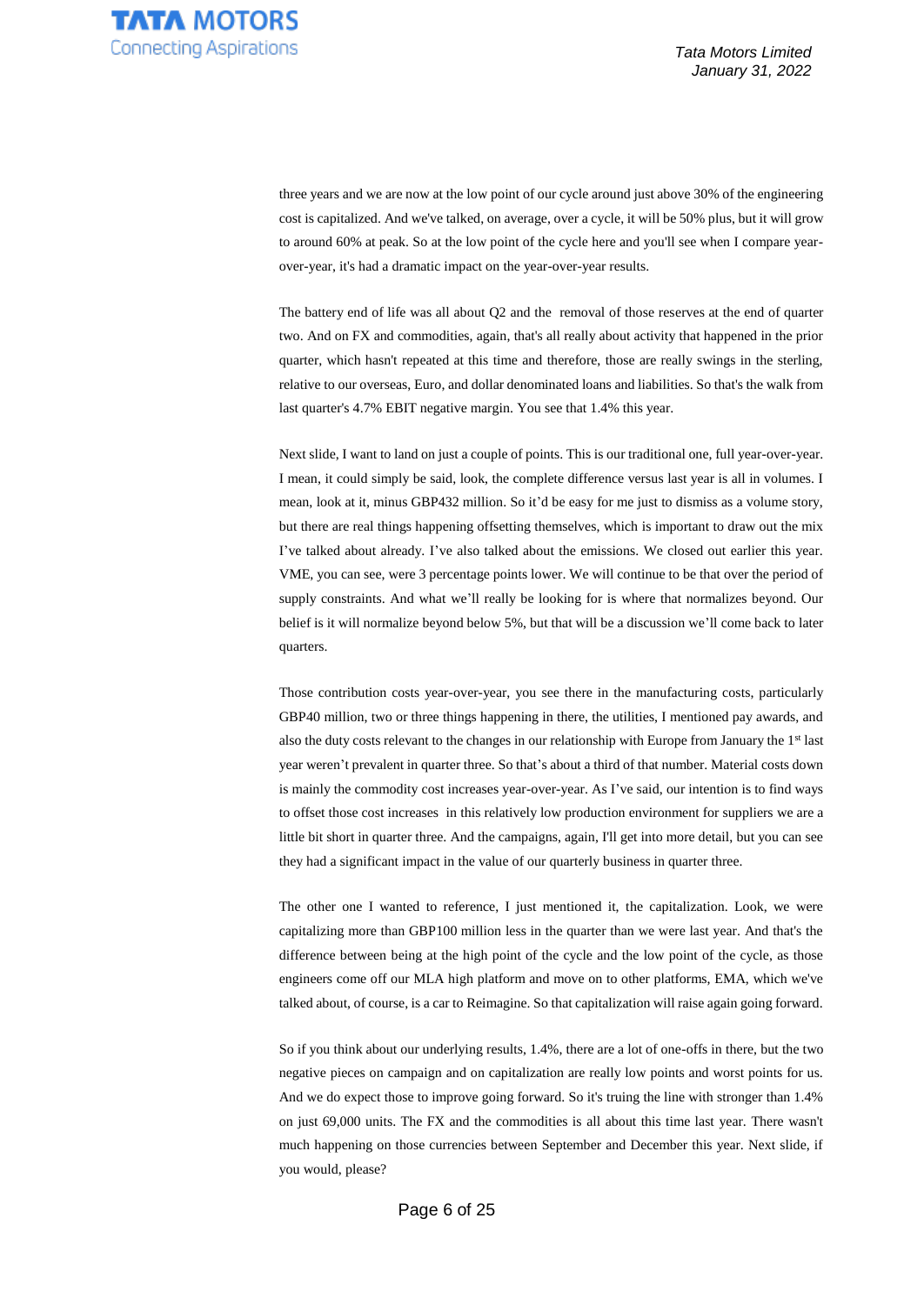Okay. This is quite dramatic. Don't forget that were 69,000 wholesales in the quarter, and our underlying cash flow, the piece of cash we talked about for the 11 quarters I've been in this role, was significantly positive, more than GBP200 million on just 69,000 units. There was a one-off. In the cash tax there, you can see that normally isn't a receipt, but we did have some tax receipts in the quarter for that GBP50 million some, but even so, our underlying cash on 69,000 units was close to GBP170 million, which was dramatic.

Working capital, again, negative. Most of that negative after the ebbs and flows of payables, receivables, and inventory net themselves out. Much of that negative was a repayment or the payment of those claims which we've referenced for the MLA-mid cancellations 12 months ago. Go to the bottom of the page. That's year-to-date data. It's very, very clear what's happening. Our GBP1.5 billion that is GBP1.496 billion cash outflow for the year is all working capital. So we are in the super low point of our cycle, building just 23,000 cars a month. And all of that will come back to us as the semiconductor challenges start to free themselves up going forward. The worst of those, of course, are behind us. So we're at a cash breakeven for the first nine months on just 218,500 units. So our average cash breakeven point for the quarter is just 73,000 vehicles, which is probably the richest per unit data we've had for more than 11 years. Next slide, please?

Okay, investment, we're still at the lower point in the investment cycle and that will increase as we finalize those Range Rover and Range Rover Sport products and pay the suppliers for those tools, GBP512 million in the quarter. Year-to-date, GBP1.567 billion. So we are actually lowering our full year guidance to GBP2.2 billion this year, you will see on one of our final slides. It's been just over GBP500 million every quarter. We expect it to tick up a little bit in Q4, but not substantially. Next slide, please?

Okay, the business update and the key things driving that data. Look, we've shown you, I think for the first time in at least three years, production volume. That's the key data here.

Even though, obviously, our revenue and our cash is determined by wholesales, what we were able to do in our quarter two through to September is really lower the stock pipeline, which meant wholesales were quite a bit higher than the 51,000 cars we actually built in quarter two. There has been a step change in production in quarter three, from 51,000 to 72,000 units, so up 40%, but obviously, there was a small pipeline build in that quarter. And we only wholesaled 69,000 of those units. But the key point here is the production level is going to be commensurate for the wholesale level going forward. We are signaling, because questions will come about Q4. We are signaling an increase in quarter four versus quarter three. You can see there is a range there, rather than a single point, and particularly, as we go through into the second half of quarter four, we are increasing our confidence that again there'll be another step improvement in production levels. A lot of that may actually manifest itself or increase revenues at the back-end of the quarter and in quarter one. Any more details of that, I'll leave to the Q&A. Thierry has been leading a lot of this information with his equivalents and a lot of the supply base. So if you wish, he will, I'm sure, would be able to provide some nice text around where we actually are with those key discussions.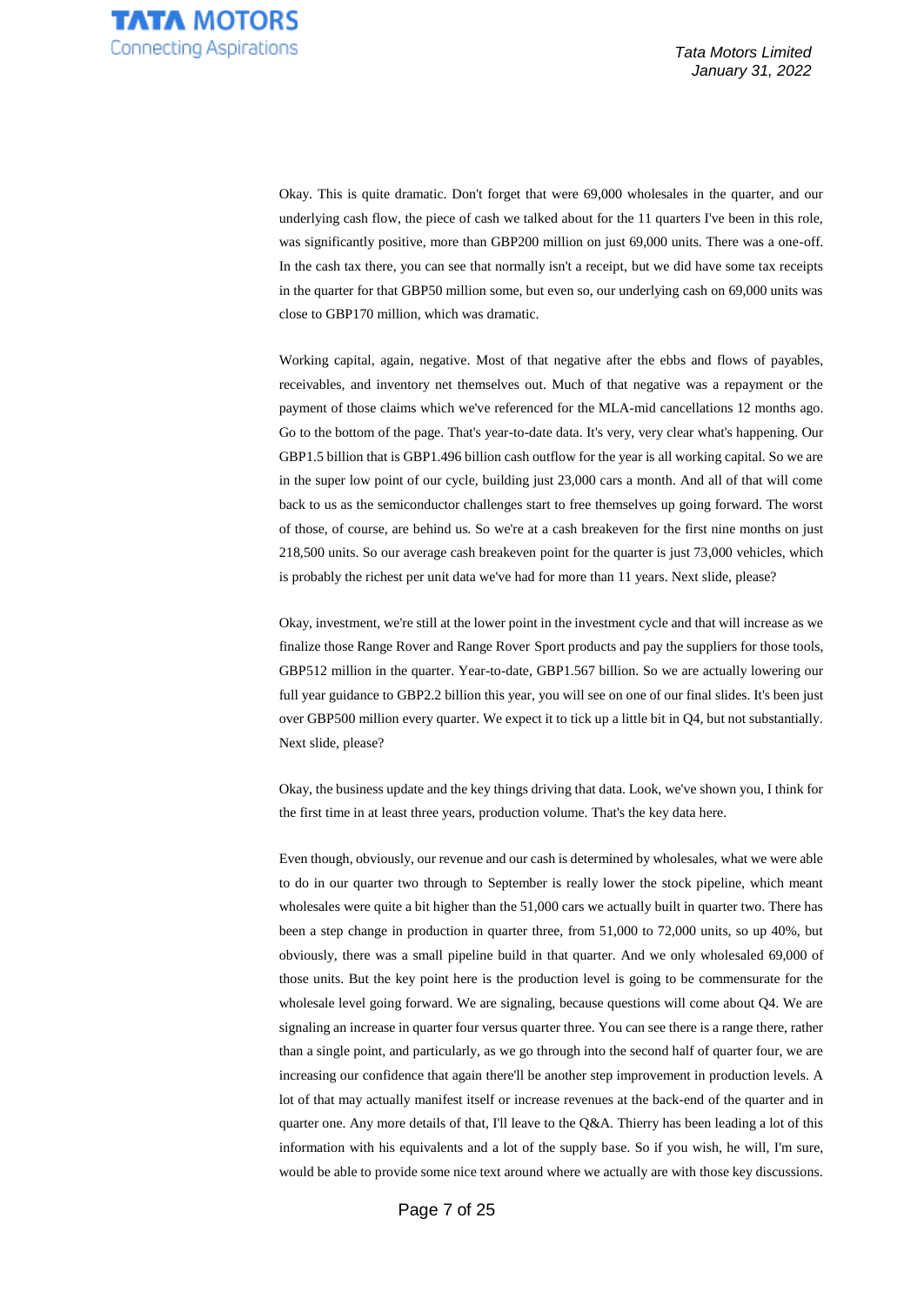

Next slide, if you would, please? Okay. So supply has been low, production has been low, and customers continue to order. Our vehicles grown from 125,000 order bank at the end of September to 155,000 at the end of December. Again, I could easily dismiss this just to be new Range Rover that is 30,000 units. But don't forget, in the new order bank, the old Range Rover orders are falling and so are the Range Rover Sport orders. Both of those vehicles will be replaced over the next six to nine months. So the order bank is growing, both in Defender and in Range Rover and in other nameplates. Even though we're consciously not allowing customers to order the lowest value derivatives here, because they are the last units to be built and we do not want customers to be waiting 12 months or more for their vehicles. So we have plenty of an opportunity, not only to fill this order bank as supply comes back, but to reopen other derivatives, which we believe will increase the order pace going forward. So we are in a very nice place on the customer order position, but we do need to obviously increase production to avoid this continuing to grow. Next slide, if you would, please? Refocus, so the Refocus program has had an environment we wouldn't have anticipated to operate in. It's an environment where net revenue improvements, obviously, and the techniques we use, particularly the digital transformation techniques, win-by-win analysis, market-by-market analysis. So we're building the costs, that's how quick it is, and most valuably, that environment has worked really well with the supply and demand we've seen. Our cost reduction environment, not as well. You've seen that in the earlier slides. Clearly, with supplier factories, like our factories being 60% full, it's more challenging to get cost efficiencies pass through to us. However, we did manage our best quarter since the program began in Q3, GBP500 million in this data set to the techniques and methods we've been using since the transformation program started. GBP400 million of that was EBIT related, GBP100 million was investment, and we're signaling the EBIT related to continue into quarter four even if the investment reductions do not continue through the end of the fiscal year. So new guidance is GBP1.4 billion for the quarter, beyond the GBP1 billion we signaled at the start of the year. The program continues to build momentum, it's a big point and will continue to do so through FY23 also. Next slide, if you would, please? So this is the warranty position. I've shown you a lot of information here. In fact, I've shown you the information for the 11 quarters that I've actually been in this role. One of the first things I did say to you is that warranty was close to 6% in the quarter. You see it included in the campaign costs there in the first column, and I referenced that close to 6% on several quarterly calls. I then talked about an environment moving into sub 4%. In fact, a new target line, which we've drawn across the page there at 3.5%, and we've I think, hopefully, broken out the underlying, i.e. the warranty on the vehicles in the current warranty periods. Obviously, it differs by market, three, four or five years, and the one-offs, which are the campaign costs, which we actually show the total number in gray there. You can see over the last five quarters, 3.5%, pretty close actually, because the gray line for most of those quarters, for three of them anyway, been below the underlying level as we've released campaign reserves for the period through quarter three through to quarter one. You see all the gray lines less than that. This quarter, we've agreed to put in place additional campaigns. One of them is a top-up to a program TDV6, which I last talked to you about in quarter two. You can see the gray line there. We're coming towards the finalization of those programs, they're actually in China, Taiwan, and South Korea. There has been a lot of work over the course of the last three months, and final evaluations, of course, we're asked to test each of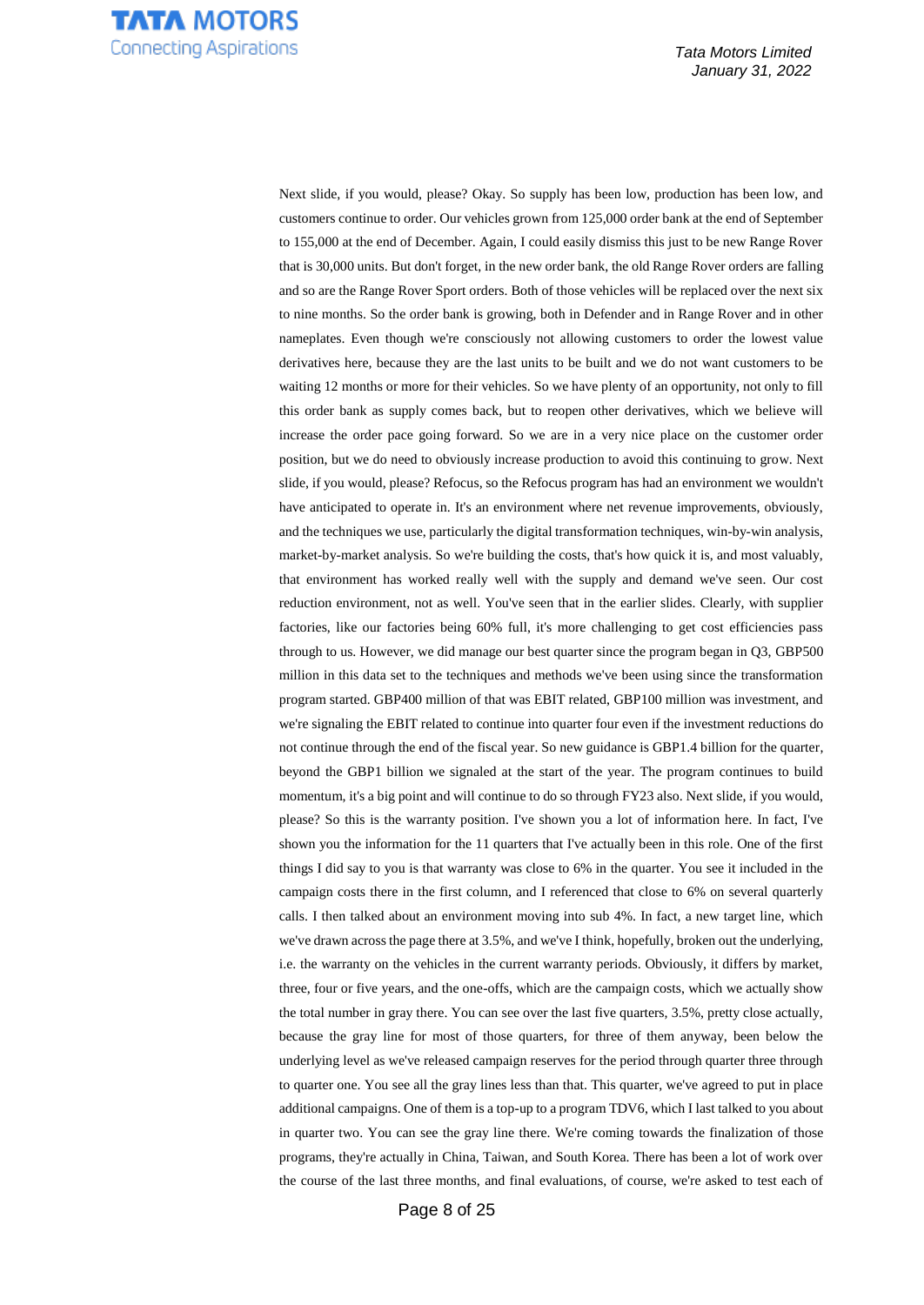

those powertrain units. We are substantially through the program, and we've taken the direction here to increase our provisions through to program finalization. And we are signaling an additional two programs, which we're working actually with the different regulators on at the moment. Most of these are customer protection programs. One of which actually relates to an extended warranty program we had in place, and we've agreed actually to bring the customers in ahead of any potential failure point. So three additional campaigns are put in place. It has increased the optical number this time. But I would encourage you to look at that 3.5% line, the gray line, which is the total cost ebbs and flows around that, and we believe it will continue to ebb and flow around that in the future, even though it will be below and above on any given quarter. Next slide, if you would, please? Breakeven points. Look, the data that's been even more dramatic is the power of our techniques on Refocus kicked in. So if you look at half two here, second from the right, I've lowered the guidance for breakeven in half two, down to 300,000 units annualized or 75,000 units a quarter. It was just under 70,000 in quarter three. It will be higher in quarter four. We had a very rich Range Rover mix as we produced and phased lots of our old Range Rovers through to December. We're now in the change quarter for Range Rover, while we stopped building the old one and we're making sure that the new one is ready to go before we ramp up builds, and we will have a weaker mix of New Range Rovers in quarter four, which will work itself through into the first half of next fiscal year. So we'll increase our breakeven in Q4 to around 80,000 units. But a second half average of 75,000 units is the lowest breakeven point we've had for 10 or 11 years. So we're super proud of the work that the team's done under the Refocus program, which really has helped us optimize our position in periods of low supply. The guidance going forward is still around that 350,000 units. Of course, we will allow spend levels to increase somewhat to drive demand as supply reduces in FY23 and going forward. That's about 15% lower than the guidance we would have been giving just over 12 months ago. Next slide, if you would, please? So outlook pages, quarter four revenue will be above Q3. We are expecting a positive breakeven point EBIT margin as well, even though breakeven point will increase. Investment will be a bit higher, up towards the GBP600 million, but not breaching it, and we do expect positive cash flow in quarter four also. That would be the full year position that would result of the back of that revenue. Of course, down around breakeven EBIT margin, slightly short as I see the data today, but there's a lot of time to go, investment around that GBP2.2 billion and negative full year cash flow, all of which will be working capital, all of which will come back to us as we build more cars. The guidance on FY24 and FY26 continues. FY24, of course, will very soon be in our sights and we will give guidance on FY23 when we next meet at the May announcement for the full year FY22. And of course, you would expect it to be somewhere between FY22 and FY24. That's it and the key issues, you see the key priorities there, continue to work really, really hard on those bottlenecks we have on the supply chain. We're definitely breaking through, but we're not at the end of these challenges yet, nor is anyone else as you would know, and we are continuing to execute our electrification strategy under Reimagine and our modern luxury, which will be personified in the New Range Rover, which will be in dealers during quarter four. The Refocus program has gone beyond the GBP1 billion target level. So we will reset that for FY23, and then positive EBIT going forward. We're now in the stabilization / growth phases of these difficult last two years. I think that's my last slide, Balaji. So, back to you.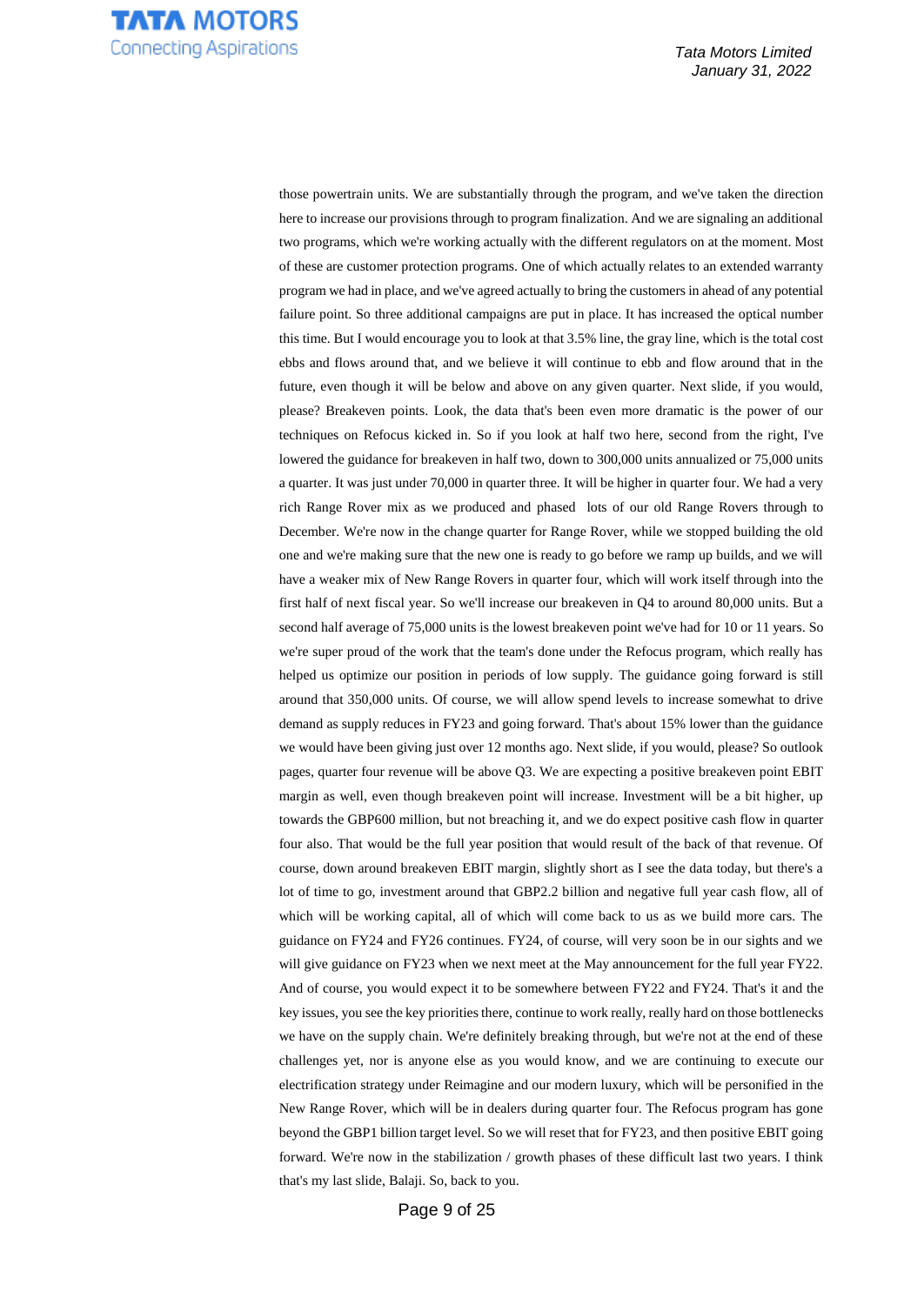

**PB Balaji:** Thanks, Adrian. Moving on to Tata Motors. Next slide, please? Overall, Rs. 21,000 crore revenue, strong pickup in wholesales and retails, and you'll also see that sequentially, unlike JLR, we've had a few challenges, and I'm going to talk about that in the coming slides. We see strong revenue recovery, but margins from a commodity cost, as well as a few one-offs have created a challenge for the quarter. Cash flow being positive, of course. Next slide, please? Overall, if you just pull out the volume and revenue piece, I think CV at 19% growth with market share gain across product segment this year has been a very strong performance. PV, of course, has a standout year and continues this way, highest ever volumes this quarter over the last nine years, full calendar year was the highest volume that we have delivered, touching distance within number two. And EV, of course, penetration is now touching almost 5.6%. So a very, very strong performance in volume and revenue coming through.

> On the profitability side, commodity inflation is knocking off almost 430 bps, which for the CV is almost about 500 bps of margin is going away because of inability to price to the extent of the inflation. We have taken up prices, - since March of last year, almost 26% price has gone through. It is not that we have not taken prices, but the steel inflation has been there. But the good news is steel is now starting to stabilize. So therefore, I expect things to improve here on. PV, of course, EBITDA of 4.2%, higher than last year by about 40 bps and the subsidiarization related one-off costs impacted margin by 200 bps, without which, it should have been more like 6.2%. Free cash flow, strong, with operating cash funding CapEx, very similar to the JLR story. Next slide, please? Numbers, the way they play out, volume, this is compared to last year same time. Volume mix and realizations stepping up quite significantly. But see the variable cost line, which leaves an unrecovered price of almost 430 bps between realizations and variable costs. Passenger vehicle related one-offs is 80 bps, and the fixed cost is basically coming from FME, as we step up growth, as well as higher depreciation and amortization with the new cars being launched. So that's the story there. Next slide, please? On the cash flow side, operating cash profit after tax is now more or less taking care of the investments, and as profitability steps up, we believe this number should really start stepping up further. On a full year basis, now working capital is more or less normalized, about Rs.750 crores negative, and all the outflow that you see is basically finance costs. And therefore, as the operating cash picks up, we expect this number to get down as well. Next slide, please? Investments, spending is about Rs. 900 crores this quarter. We expect to end the year anywhere between to Rs.3,000 to Rs. 3,200 crores, down from the Rs. 3,500 crores that we had earlier. So CapEx is under control. Next slide? Moving on to commercial vehicles, on the market share side, we see market share improving across all segments, particularly reassured, we have been calling out SCV market share as an area of focus for us. Glad to see that picking up as well. I'm sure Shailesh is going to talk about it. Sorry, Girish is going to talk about that. And also what is heartening to see is that SCV salience, which had really gone out of whack, now starting to normalize again. So overall business from a competitive growth perspective has performed particularly well. Next slide? Volumes have been, those are CV numbers. The key number, which I'm sure all of you are keen to understand is, why is despite significant increase in volumes we are not seeing the margins improve. 540 bps of EBITDA drop and almost entirely explained by the commodity cost increase that we are seeing. So that is the challenge that we have in front of us.

> > Page 10 of 25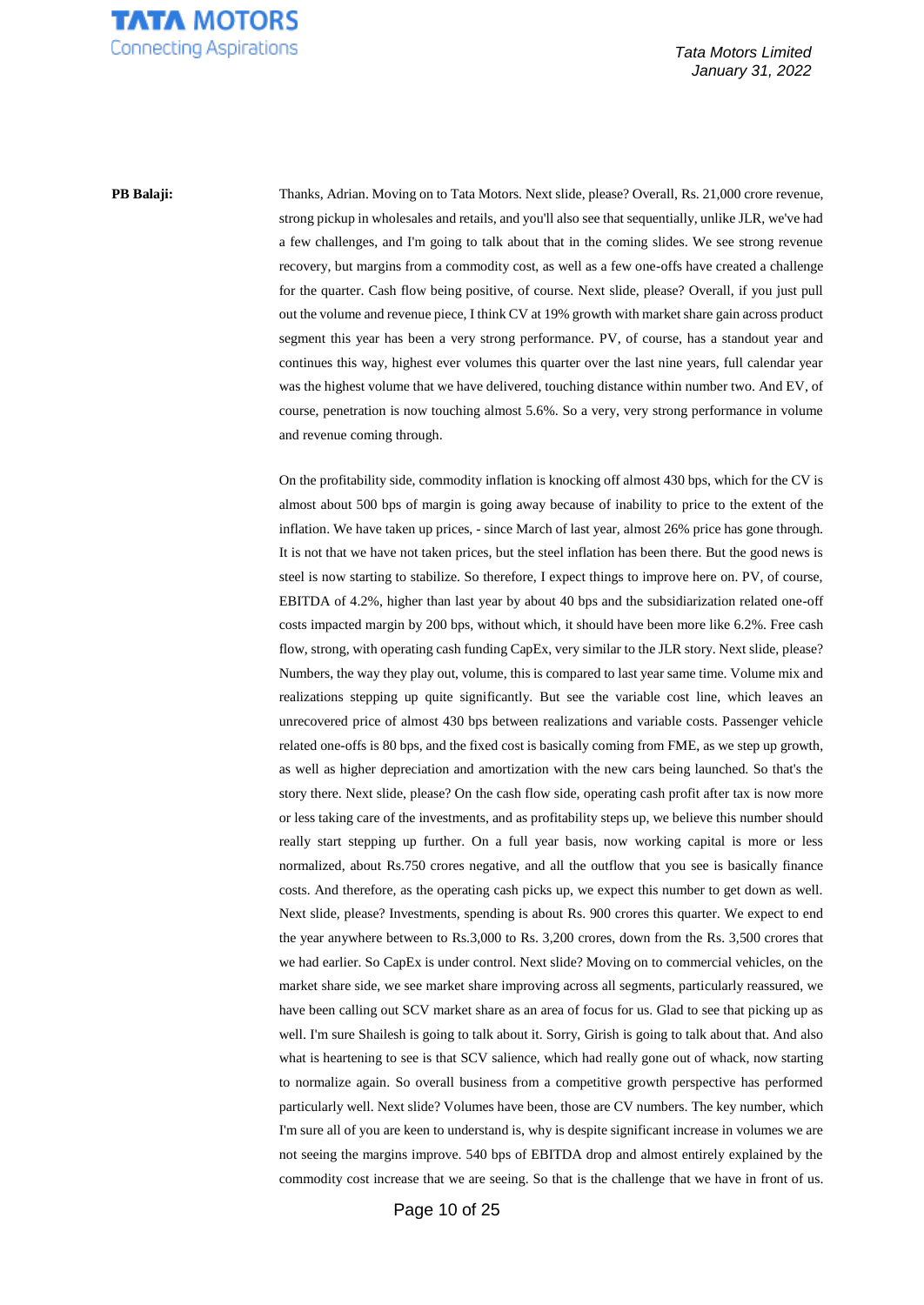

And the good news is that as October was our worst month, as November, December started coming out, we are starting to see these margins pick up. And therefore, I do expect to see, as steel now stabilizes and the next round of pricing has gone in January, Q4, this should start turning again. Next slide, please? Girish, can I hand this over to you?

Girish Wagh: Yes. Thanks, Balaji. So highlights for the quarter gone by, the volumes increased by around 15% over quarter two and around 19% over the last quarter. And as we saw the Omicron third wave on the horizon, we also pulled back some of the production and offtake and therefore retail was marginally ahead. As Balaji mentioned, we've been able to gain market share across all the segments. And again, this year in 9 months it's almost 300 bps. To counter this commodity increase impact, we have been increasing vehicle prices across, I mean, all the quarters, we have taken a price increase, and we also have been continuing our efforts on the cost reduction. As Balaji also mentioned in the beginning, we launched 21 new products in Q3. It's a simultaneous launch event that we did, wherein we got very good response. So it was right from a 750-kg payload vehicle to a 55-ton GVW vehicle, and also buses were launched together, a very good response. We do continue our actions on debottlenecking, specifically in two areas, semiconductors for engine control units, and CNG components because the CNG demand has gone up. If you see now, the CNG salience has gone up - to almost 45% for intermediate and light commercial vehicles and upwards of 30% for the small commercial vehicles. So it's almost more than doubled over the previous year. Looking ahead, while we entered this quarter with Omicron third wave, but generally as we talk to most of the stakeholders, I think the impact seems to be kind of short-lived and the economic activity is getting back, depending upon the region. So the wave is at different points of time in different parts of the country. But generally, the economic activity is coming back and the customers seem to be coming back. We did this Trucker's sentiment index, which we do every quarter. So this was done in the month of November, the field work happened in the month of November when the market was doing well, and we have seen very good improvement trend continuing across all the segments, so whether it is M&HCV, ILCV, and small commercial vehicle. So it has been improving. Gradual demand recovery is seen across the sectors, but led by e-commerce and infrastructure. The only thing is I think the growth that we were seeing over the previous year has been tapering off because of the base effect. In service and spares penetration, one of the focus areas for us, I think we have been seeing consistent improvement monthovermonth and we, in fact, achieved record number of job cards in the month of December. On the electric buses, in addition to whatever buses we have been running, we operationalized 60 new electric buses at Ahmedabad for Ahmedabad Janmarg Limited. And now, considering all the buses running across the country, we've crossed more than 25 million kilometers, and across the country an uptime of about 95% and above. So I think we have been gaining very good experience on running these electric buses and also on the gross cost contract model, wherein we are also operating the buses, not just the maintenance, but operating the buses through the day. So this is one good experience that we are now having under the belt.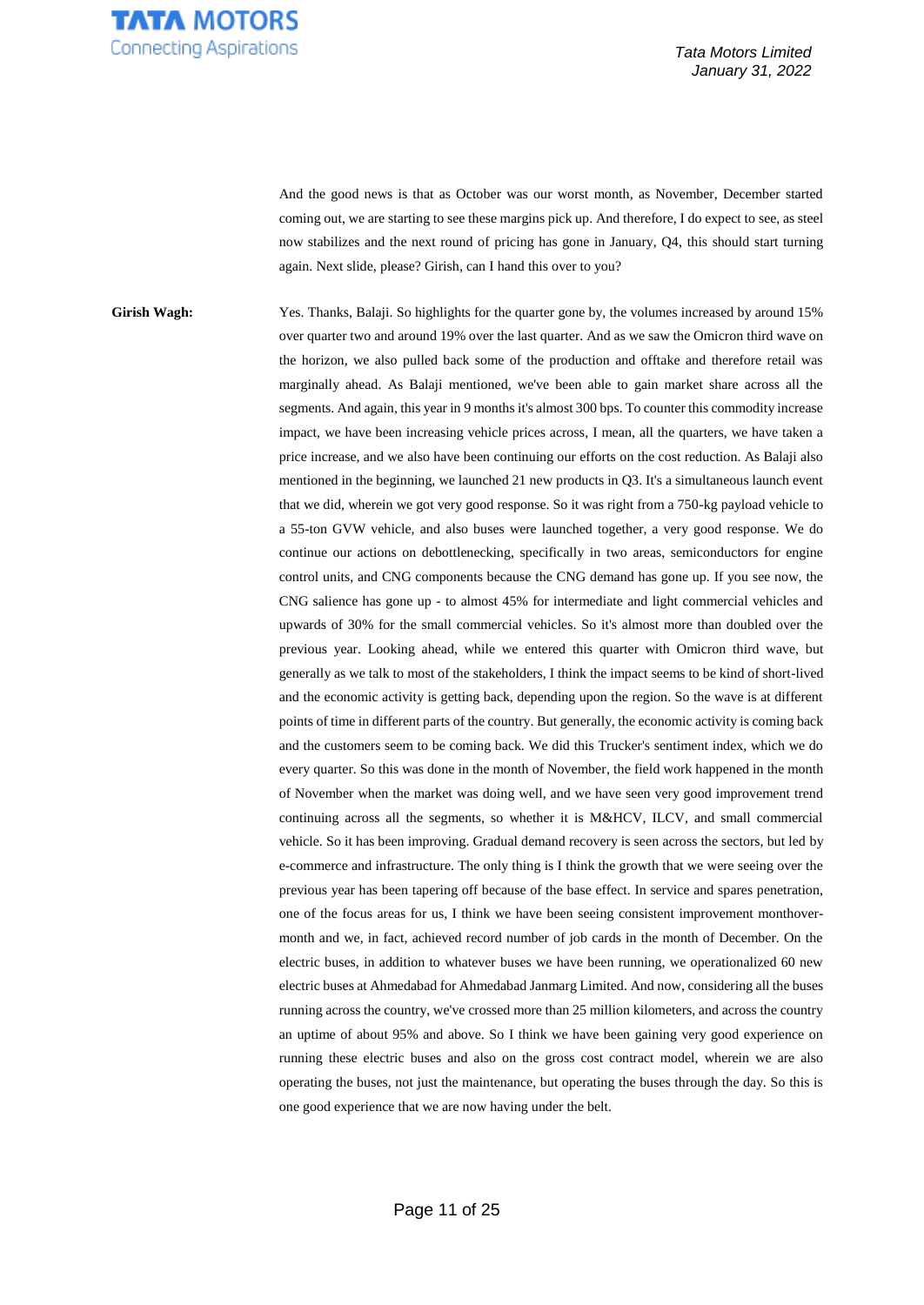

Looking ahead, yes, commodity inflation has been impacting our margins. While we have been taking price increases, the pass-through has not been full, and also the price increases have been trailing the commodity increases, which have been happening quarter-over-quarter. Now, from first January, as Balaji mentioned, I think the steel prices seem to be flattening and stabilizing. So that's a good thing, and we have deployed a comprehensive margin improvement plan across all the levers to ensure that we get back to the required levels. There has been some uncertainty in demand in the immediate term due to the third wave of COVID. But as I said, I think generally, the economic activity is coming back and therefore, we should see towards the end of the quarter the demand coming back to the original levels. We have activated the business agility plan, wherein we are looking at fortnightly production planning and also aligning production with the retail. On vehicle financing, most of you must be aware, there has been a change in NPA recognition norms by the RBI and we do see likely impact, not in the immediate term, I think this quarter should go fine, but maybe in the following quarters, there could be some impact on the small commercial vehicle funding, which we have been monitoring along with the NBFCs. On buses, vans sector, demand does remain sluggish, but there is a good news now. The schools seem to be starting in some parts of the country and we have started getting some inquiries in that area. Semiconductor availability is still below requirement, but we have been managing it through daily monitoring and also through varying the product mix to ensure that we are able to meet the market requirement to the maximum. So that's then update from CV side. Balaji, back to you.

**PB Balaji:** Thanks, Girish. Next slide, please? Moving on to passenger vehicles i.e. passenger and electric vehicles. Next slide? The key highlight for this quarter has been the market share increase that has been extremely strong, now at 13%, and also a quick call out on the powertrain mix, EVs are now nearing almost 6% of the portfolio, it was just about 2% a year back. So significant shift that we're seeing in this one. Next slide, please? Performance in terms of numbers. Wholesale's and retail's growing at almost 40% plus and revenue in this quarter is now multiyear high. EBITDA increasing to 4.2% on a reported basis and of course once you adjust for those one-offs that are there, it's almost 6.2%. And business is now touching distance of an EBIT breakeven and we are confident of achieving that pretty soon. So all the commitments that we made in terms of winning sustainably now playing out exactly as we had planned for. Next slide, please? Let me hand this over to Shailesh because the growth drivers are probably the most interesting part of this. Shailesh this one and the next one, would you want to take?

**Shailesh Chandra:** Yeah, thank you, Balaji. So this shows the trend on the left slide if you see, the lighter green one shows the industry trend and the dark bar shows the TML volumes. And essentially, if you see we have been the main driver of the EV industry growth, which has been increasing 3.5 times on a year-to-year basis. We started with a very moderate market share being the second player in the market at 11% in FY18 and as of last quarter, we have reached 81.6% year-to-date. Few things which are really driving this growth, one is 12,000 to 13,000 customers who have already bought the vehicle, they are spreading positive word of mouth, these people are very expressive, the early adopters and early majority posting their experience on the social media which has really attracted lot of fence sitters. And just one data point which I want to share is that, when we had launched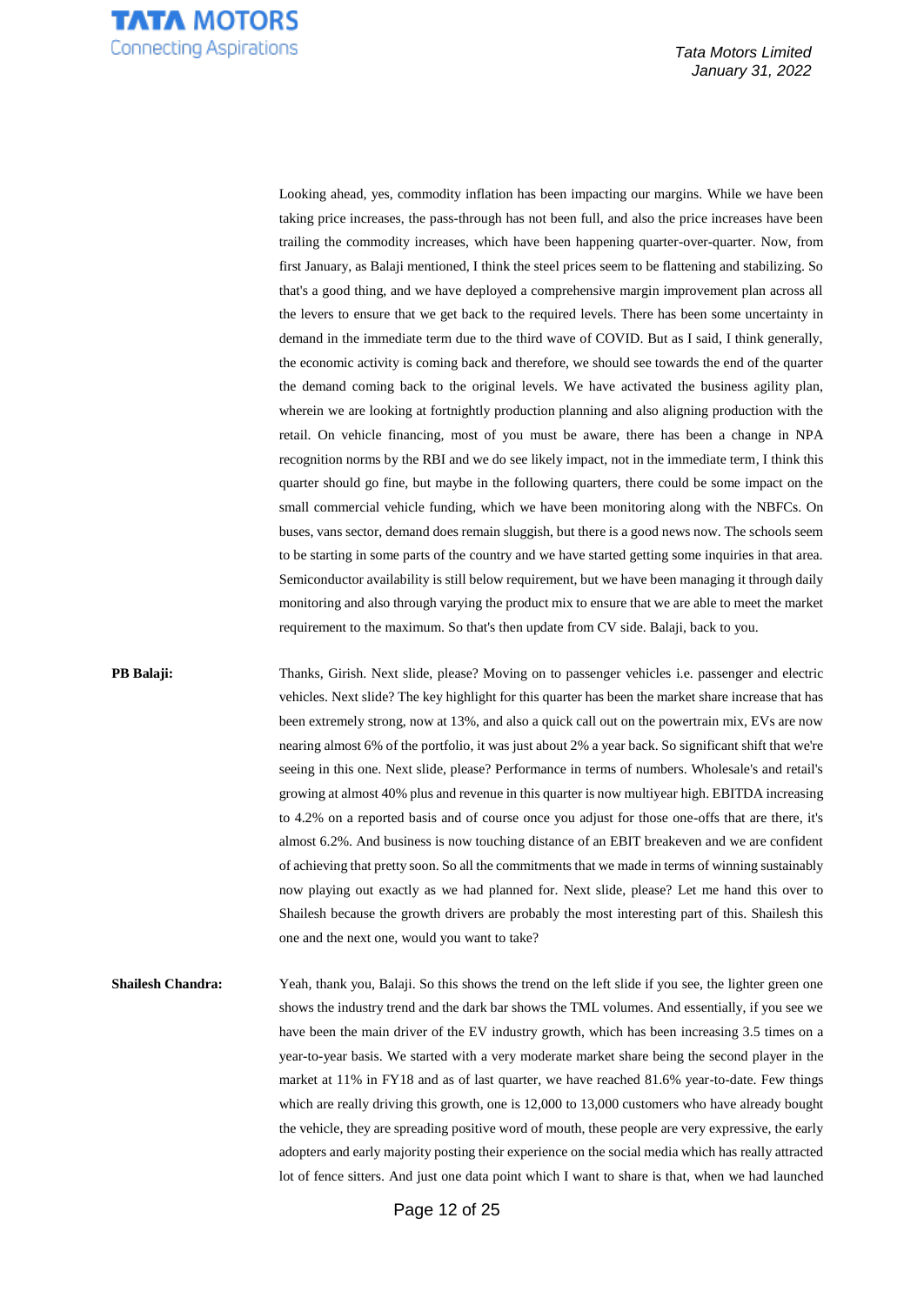

Nexon EV, we had only 30% of the buyers who're using EV as their primary car or the only car, this number has increased to 65% today which means that it is already being seen as a mainstream car. Second big change, which has happened is that the concern around public charging infra is going very fast because these 12,000 to 13,000 customers, based on the telematics data that we have, 95% to 96% of the times they're charging at home, so this whole issue around public charging clearly is coming out to be an overstated thing and that's why the comfort is increasing. Two states, Maharashtra and Gujarat came with demand incentives on top of the Centre's incentive, remember that personal segment did not had the benefit of FAME. And these two governments have extended 50% of that, I would say, what FAME incentive was to the personal segment buyers also, and this has really spruced up the demand in these two states and this has also been one of the major drivers of electric vehicles. Also EVs are proven to be better value proposition in terms of performance, driving cost, of course, maintenance cost and that is being realized today. Our fleet segment, which was pretty much non-existent after the onset of COVID has strongly come back and also the increasing petrol and diesel prices are helping shift towards the EVs, and in the last few months, we have really ramped up the supplies of EV, which is also one of the big factors. Next slide, Balaji? Quickly giving you an update on the PV and EV business, starting with the quarter highlights. For the industry, the industry de-grew by 15% year-on-year, primarily because of the semiconductor shortages, otherwise the demand was pretty much similar to the last festive season. Q3 demand-wise, I would say, booking generation in the industry was as good as last quarter of the financial year. We are seeing a structural shift continue towards SUV on the back of new launches and this has increased from 32% to 40% now and the loss of share of hatches primarily and to some extent sedans. As far as our performance is concerned, Tata Motors 13% market share which Balaji covered, which is nearly 44% growth in PV and 264% growth in EV. We did the highest ever retail in our history in quarter three:  $109K$  units. We also emerged as number one SUV manufacturer in Q3 after the launch of Tata Punch. Before this, we used to be player number five in SUV, so there is a major change in the competitive landscape as far as SUV is concerned. Balaji already mentioned that we have narrowed the gap with number two player. Nexon became the highest-selling SUV in the last quarter and we also attained a monthly sale of 13,000, this used to be around 4,000 to 4,500 in FY20 and over a period of time we have now taken it up to 13,000 as of last month. And as I said, number one SUV now out of 45 models that we have in the industry. EV sales crossed new peak of 5,500 unit and, in fact in quarter three, we were 93% market share and this helped us take our EV penetration to 6%. Going forward, in quarter four, the industry outlook is better as compared to quarter two and quarter three, pending bookings are strong in the industry with very low channel inventory less than 10 days. Semiconductor supply situation is relatively better as compared to quarter two and quarter three. As far as Tata Motors is concerned, we have a very robust booking pipeline and lower channel inventory less than 6 days actually as we started the quarter four. The new launches that we had in quarter three, Punch was the main one has very strong response and we have a good booking pipeline which is available with us, despite ramping up our supplies, we're yet to meet the requirement of the market. This month we also launched the Tiago and Tigor iCNG models. Clearly, differentiated versus what was existing in the industry and which has been taken very well and we have received some very strong bookings in just a matter of 14 days. For the last two quarters we have been working on capacity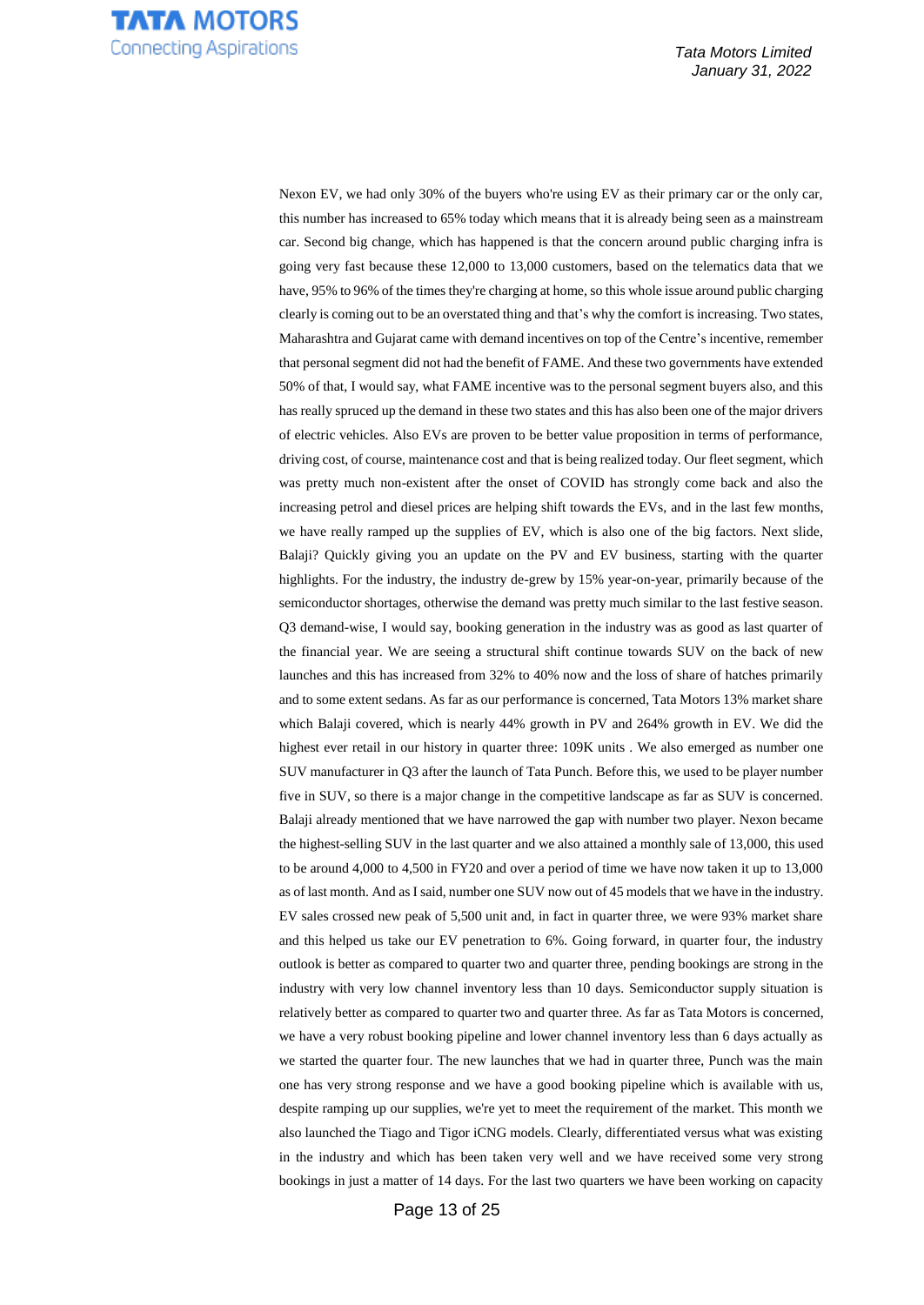

debottlenecking options, and this is going to continue to help us improve our supplies from where it is. You have seen in the chart that Balaji had shown that every quarter we have been improving our supplies, very well mitigating all the factors around the semiconductor situation and we hope to improve it further given a better outlook of semiconductor that we see. Critical electronic part outlook, as I said, better. EV demand remained strong, we have the highest pending booking in terms of number of weeks, I would say, and we are very fast ramping up the supplies. Talking about the challenges for the industry, semiconductor remains a big problem because while it is improving in quarter four as compared to quarter two to quarter three but cannot still unleash the full demand potential. Third wave of COVID infection was an issue at the start of this quarter, I would say, but I would say, it has not led to any significant impact this month and from next month onward we expect that this should be better. As far as challenges for Tata Motors is concerned, pretty much the same two challenges what is for the industry. We have not got impacted at all, I would say, this month also because of COVID third wave, we managed it very well with business agility plan. And now the challenge remains to bring down the waiting period for the strong pipeline of bookings that we have, and including the EV which remains the priority for us. So that was the update on PV and EV. Back to you, Balaji

**PB Balaji:** Thank you. Thanks, Shailesh. Next slide, please? I want to take a little bit of time on this, normally we don't spend too much time on this, but maybe it's worthwhile given the changes in the RBI regulation there. Tata Motors Finance, the intrinsic business fundamentals are in a good place with disbursals growing, market shares remaining strong, cost income ratio remaining low at 29%, NIM expanding to 5.3%, continuing assignments happening, and good liquidity. But we have two issues to deal with; one is the restructured as well as the MSME portfolio we are seeing increased stress, and even though we are not seeing changes to the expected credit loss, we have taken additional management overlays this quarter and that is reflected in your Stage 3 assets sitting at almost 10.4%. On top of it, there has been a change in RBI regulations, which some of you may have noticed, where it has got two angles; one is identification of NPAs on a daily basis; and second, ensure in order to get an asset back to normal, all overdues have to be cleared and not just the GNPA overdues. We have always been calculating GNPA on a daily basis for the last four years so, therefore, that is not an issue. But this recognition of nil overdues before we can take an account out of GNPA meant that the GNPA shot up to 17.5%. Obviously, this is unacceptably high levels of GNPA, therefore, we believe it's going to take us about 18 months to cure this. It will call for a behavior change - this is particularly coming from Retail, MSME, mostly SCV customers and therefore making the behavior change with them will require to strengthen the collection team, focus on the 60-day collection bucket instead of the 90-day bucket. At the same time, we will also see growth as a key lever because these are, from a return perspective, it's in a good place and therefore we would want to drive growth further to ensure we fund this particular shift and use technology to deliver to manage risk even better, there are some lot of interesting idea that we'll shared with you in the coming quarters and of course continue to forge the asset-light partnership that we have been doing successfully. So this is something which is, we are well seized of it as a company and as Tata Motors Finance, it enjoys full promoter support from Tata Motors as it navigates this GNPA challenges while growing profitably. So this is something which we will

Page 14 of 25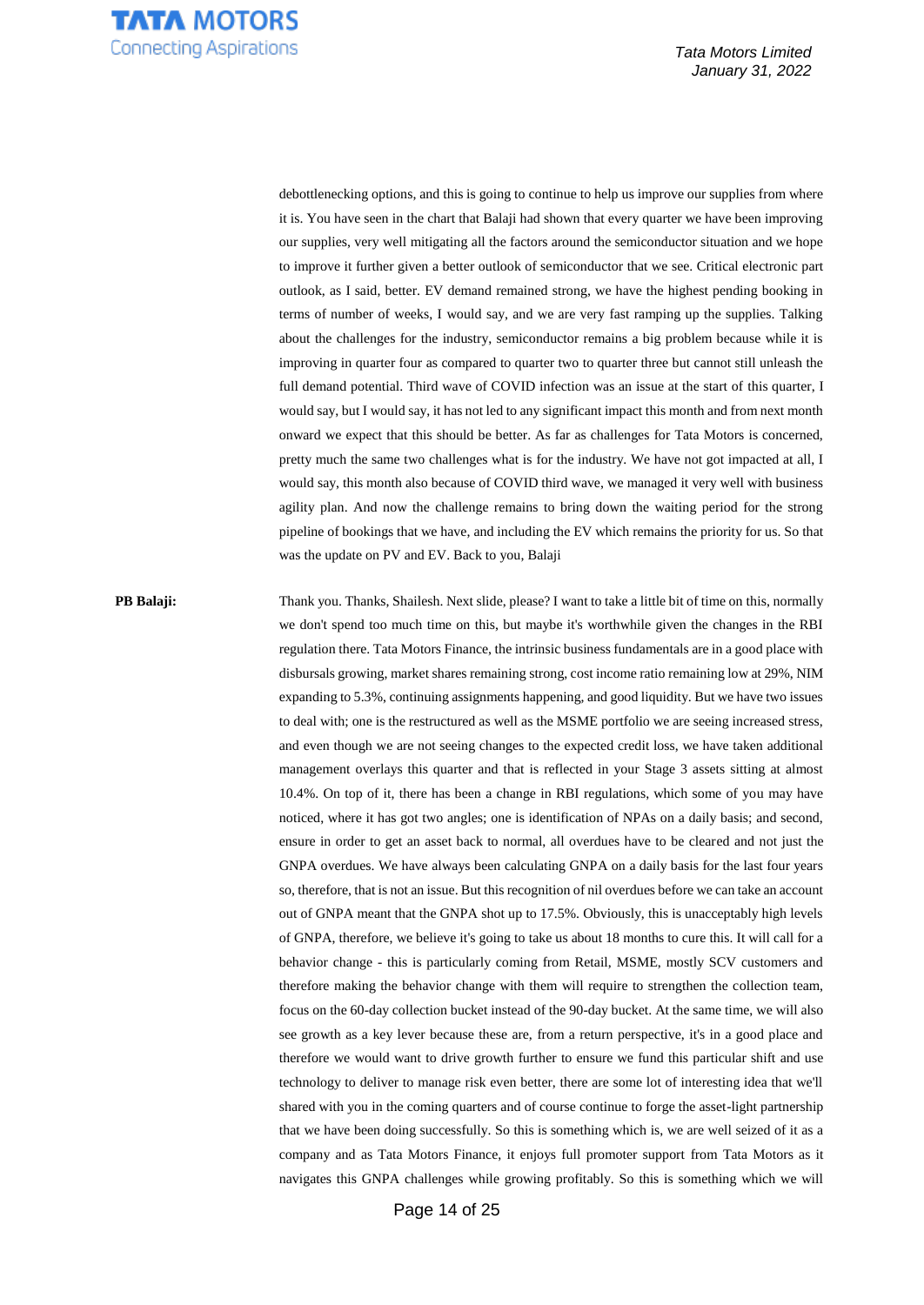

keep a close watch on. Next slide, please? So overall outlook, we see demand is remaining strong, supply situation gradually improving but inflation worries do persist and we do expect to see this resilient performance that we have been now turning in, in the last few quarters to improve further in Q4 FY22 and beyond. And JLR has already talked about it, it's focused actions and so have Shailesh and Girish. So let me maybe add one last piece on the EV Helios TPG piece where we are in final stages of completing the CPs in for drawing down the Tranche 1, so we hope to do this in this quarter, drawdown should happen, work is underway to complete the final stages on that. And of course, both the businesses will aim to target to deliver an EBIT margin that's positive and positive free cash flows and which we're reasonably confident of. So that's what we have to say as the presentation. Let me quickly move onto the Q&A. What I'll try and do is spend the first section of Q&As around JLR, there is a series of questions there, then we'll do the next set of questions around CVs and then we move to PVs. And then once the first main set of issues are covered, we will then mix it up as it goes along.

**PB Balaji:** So starting with the first question that is there, this is Jay Kale from Elara Capital, to secure better chip supplies going forward, especially with the onset of EVs at JLR, has there been any meaningful cost increase that JLR has committed to the suppliers? That's question one. And two, how has Tata Motors India PV managed the chip shortage, what has it done differently that JLR has not been able to do? Adrian, Thierry, can I hand this to you?

**Thierry Bolloré:** Yeah, I can take that question, Balaji, with pleasure. Well, first of all, you can imagine that with such tension between demand and supply globally speaking for all the industry, there are some tensions on prices as well. But this is not our real problem. At first, the real one is really the availability of our semiconductors which is really what we are looking for permanently. If I may also give an insight about the specificity of the situation of JLR, it is the following; the first point is that we have little margin of maneuver in terms of mitigation between lower end cars against higher end cars because we only have high-end cars, that's the first point, which is different when you look at some of the OEMs, very different. The second element you have to know is that we have mostly very complicated sophisticated proprietary chips which means that having a second source for example is much more complicated, long lasting, if not sometime impossible, that explains these are the two key reasons why we may be a bit more impacted basically, especially compared to Tata Motors

**PB Balaji:** Thank you. Thanks, Thierry. Next question, again for JLR. Can you give an update or an indication on the expected production for fourth quarter, as well as FY23? The chart seems to be suggest only a marginal improvement? Second, the breakeven point is expected to substantially increase from 70,000 to 85,000 in FY23. What is driving it? Mix improvement have been very impressive. Do you expect this to sustain? Adrian?

Adrian Mardell: Yeah, of course Balaji. Thank you. We're not going to put specific numbers on Q4. We're confident it is going to be stronger than quarter three, but this is a gradual improvement at this point, and that's why we've shaded this, right. We are progressing with certain supply bottlenecks and we do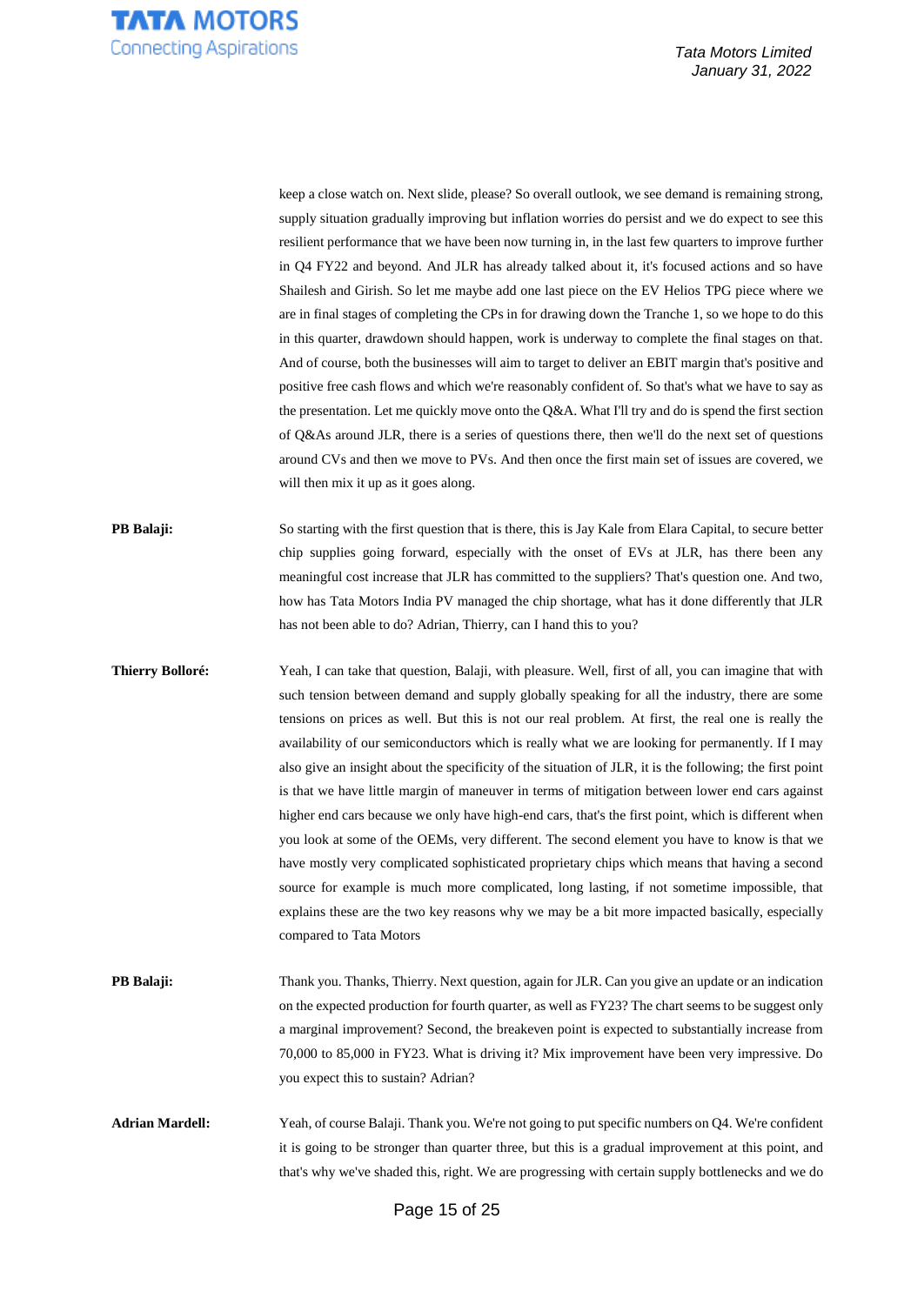

anticipate step changes at points going forward, but only gradual improvement at this point in Q4 over quarter three. And I'm not going to put a specific number on it because it frankly changes towards the back end of the quarter particularly, and if I give you a number, I have a guess what you'll go to ask me, in May, why didn't you hit that number, right? So let me not pretend that I have a specific number in mind, I'm very confident the work the teams are doing and I'm confident it's going to overcome some more bottlenecks in quarter four, which will lead to greater supply. In terms of the point around the breakeven, don't look FY23 as a specific. Actually it says FY23 plus, if you go back to that slide and what we're really saying is, once we move towards a more normal environment when we move towards a more normal environment, we won't continue to have to bias particularly run out vehicles like Range Rover. So you would have seen also if you read the data pack carefully, 55% of our wholesales in Q3 were Range Rovers that is not a normal business for us, we will move towards a normal environment, that means that we will be building more of the other families and that means that the mix average will actually start in a normal circumstances to reduce, which means our breakeven point will naturally get higher. There was another question around would you breakeven be different if you build quarter four levels in FY23? I saw that, well, I think all I'll say is at lowest levels of production and volumes, you would expect our breakeven point to be lower for the reasons we've just articulated and explained in quarter three, which is why I pointed to those recent ins and outs. Apart from product changeover, which we have two product changeovers the big Range Rover and the Range Rover Sport, mix going forward again will weaken as we drive incremental volume, that won't be for all of FY23 and we'll continue to update you on that on later calls. Thanks, Balaji.

**PB Balaji:** Yeah, thanks. Thanks, Adrian. One more coming down here on track from Stephanie Vincent at JPMorgan. Thank you, can you verify that the UK financing is all unsecured, one? And then you had about GBP230 million of restructuring provisions on the balance sheet as of last quarter end, what is it at the end of December? And third, while orders of Defender look very solid, wholesale seem to be down versus last quarter, why was that? And any feedback from the potential RR customers about not having a BEV for launch, and what would you estimate the potential customers who are waiting for that?

**Bennett Birgbauer:** So Stephanie, the answer to your first question is the UK financing is unsecured.

**Adrian Mardell:** Yeah. Defender, unfortunately, that was a symptom of the prioritization of Range Rovers, right, when we, last time we could build the Range Rovers and all the families actually did suffer from reduced production because of that. And you will see within the order data, the Defender orders, excuse me, rose off the back of that. So Defenders orders are solid, we expect to build more Defenders in Q4 than we've built in quarter three. Wholesale is not big, but going forward will increase, that's pretty clear as soon as the point we can actually build them. And don't forget, we will at some point over the course of the next 12 months, extend the Defender family with an extension of the 130 Range, which basically means a bigger body on the Defender going forward. So we're having even greater offerings in that family as we go through the course of 2022. Range Rover customers and BEV - there's no data that I've seen at this point around BEV, only Range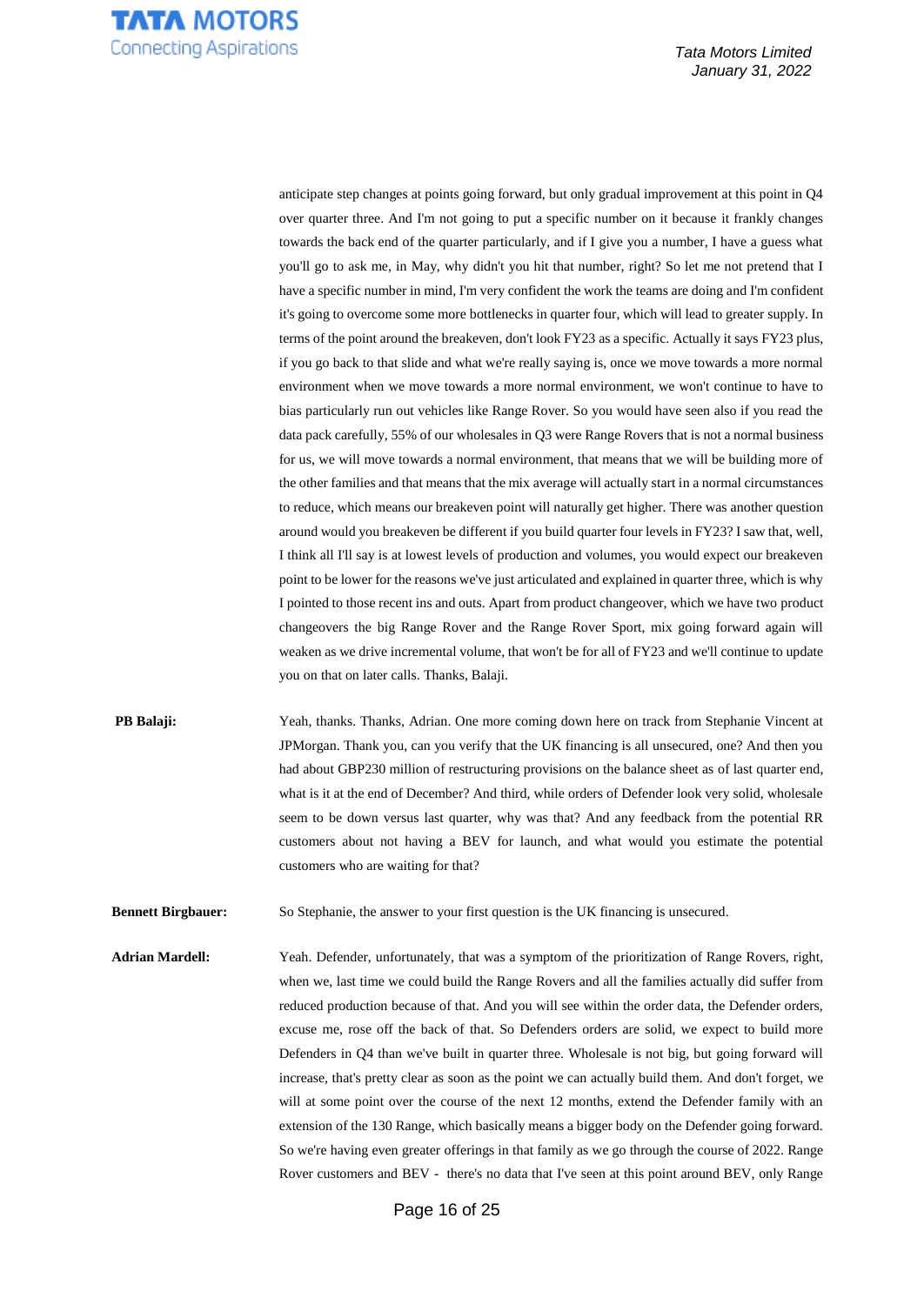

Rovers, the customers, we're just starting to open the order books on PHEVs for the new Range Rover, which only orders have come in over the last week or so. I'll be well placed to explain to you in May where that order bank is going. We expect the PHEV to be super successful as well as the other derivatives we're issuing in quarter four. But at the moment, the orders are new BEV, no, I don't have any sight of that data, and by the way, even if I did, it's pretty reasonable to assume they would just continue to be more appealing and growing before the release date in any event. That's all I have to say, I think on the questions unless I missed one, Balaji.

**PB Balaji:** The restructuring provisions, would you remember off-hand?

**Adrian Mardell:** Excuse me. Yeah, they dropped to about GBP200 million at the end of quarter three. We won't pay all of that out in quarter four, so I suspect finalization on some of those will continue into FY23.

**PB Balaji:** Okay. Next question is from Raghunandan Emkay. On JLR, can the company collaborate with other OEMs for licensing of EV platform so that EV launches can happen sooner? And second is what are the R&D capitalization rate expected for FY23?

**Thierry Bolloré:** I can take that answer, Balaji. Well, we are permanently being solicited and also exploring any type of partnership opportunities for the future. At the same time and I think it's interesting when you look at the picture of our New Range Rover, you can understand that we are absolutely unique and it's not by chance and the EMA platform, it's a unique platform. It's a platform which is bringing all these proportion that you can see on our cars but also all the extraordinary capabilities which make them completely unique, and that's the differentiation that we continuously want to enhance. So the consequence is that we are creating at the moment we speak to new EMA platform because it's going to bring a unique proportion and capabilities to our -- to the cars that we're going to manufacture. With that platform and concerning a new Jaguar, we have put the priority of the unique proportion of the car as well and that's the reason why, for the moment, we do it by research.

**Adrian Mardell:** On the capitalization. Look, I think the best way to think about this rather than give precise numbers at this point. The best way to think about this is recognize what's happening, engineers are coming off both Range Rover and Range Rover Sport, they will increasingly do so over the next three to six months and then they will go on to the new platforms, EMA and the Jaguar platforms which will meet their capitalization points as we go through into FY23. If you think about this in blocks of capitalization, 30% to 40%, 40% to 50%, 50% to 60%, they are three blocks you should have in mind when vehicles come up to maturity will be in the 50% to 60% range, when they are earlier in their stages in the 30% to 40%. You should expect the 30% to 40% range to be predominant over the next quarter to two and then we'll move into that 40% to 50% range and I will start to signal to you as we go through the quarters and through FY23 when we have a site for a change from that 40% to 50% upwards, which it will do in the latter stages of those new platforms, EMA and the Jaguar platforms. So over this next phase, we are in the 30% to 40% range.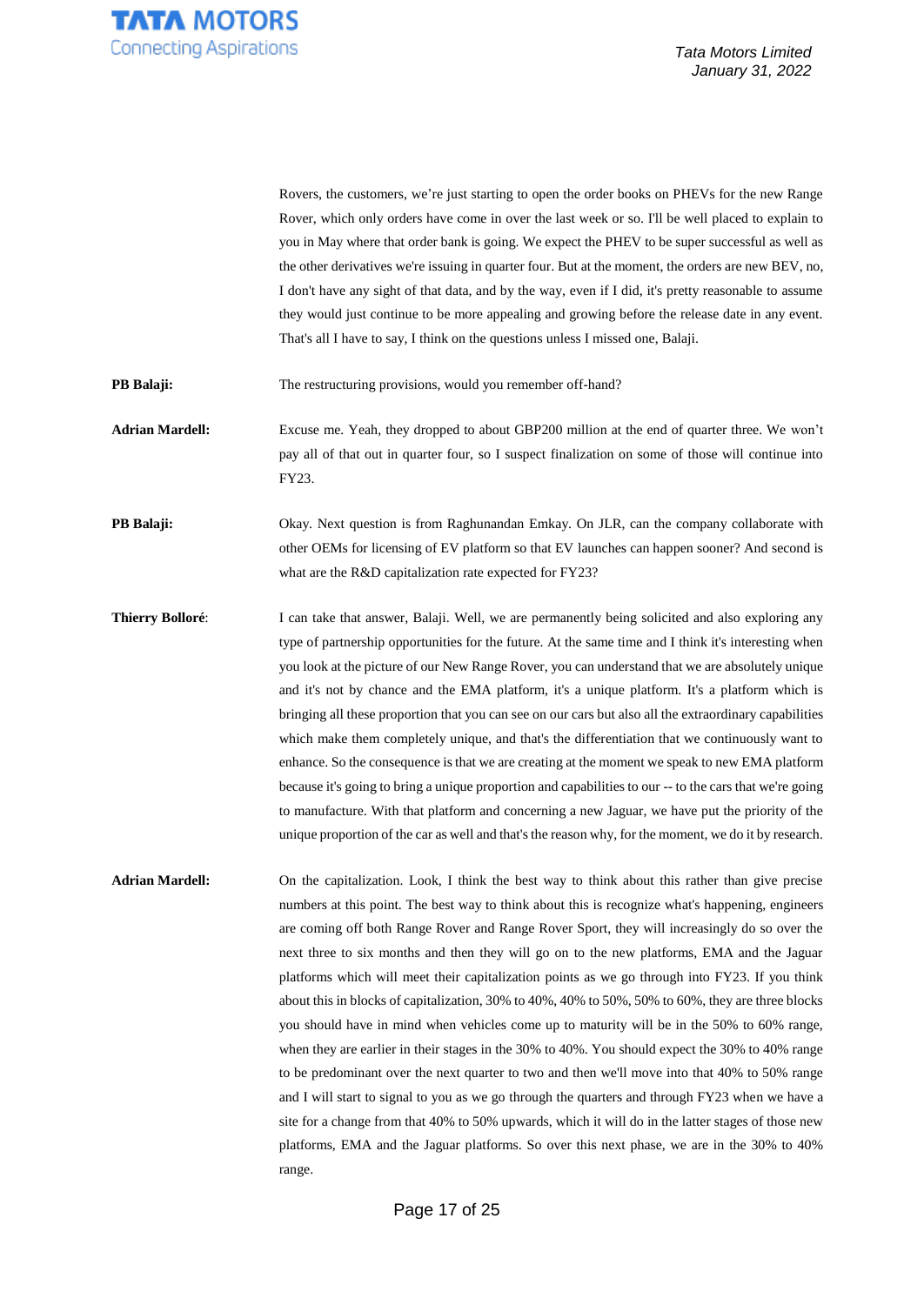

| PB Balaji:             | Thanks, Adrian. One more on JLR then I move to CV, is the FCF target for fourth quarter<br>taking into account the one-off of GBP500 million outflow for restructuring?                                                                                                                                                                                                                                                                                                                                                                                                                                                                                                                                                                                                                                                                                                                                                                                                                                                                                                                                                                               |
|------------------------|-------------------------------------------------------------------------------------------------------------------------------------------------------------------------------------------------------------------------------------------------------------------------------------------------------------------------------------------------------------------------------------------------------------------------------------------------------------------------------------------------------------------------------------------------------------------------------------------------------------------------------------------------------------------------------------------------------------------------------------------------------------------------------------------------------------------------------------------------------------------------------------------------------------------------------------------------------------------------------------------------------------------------------------------------------------------------------------------------------------------------------------------------------|
| <b>Adrian Mardell:</b> | Well, the GBP500 million outflow isn't an outflow for restructuring. Originally, they were the<br>reserves we've set with most of those. I think I've just said to the previous question that we have<br>about GBP200 million still left to settle with the suppliers. It's reasonable to assume less than half<br>of that will be paid in quarter four, but of course, you know that will ultimately be determined by<br>the dialog and discussions we have, even that these are non-contractual claims.                                                                                                                                                                                                                                                                                                                                                                                                                                                                                                                                                                                                                                             |
| PB Balaji:             | But the positive cash flow is net of restructuring. Can we confirm that?                                                                                                                                                                                                                                                                                                                                                                                                                                                                                                                                                                                                                                                                                                                                                                                                                                                                                                                                                                                                                                                                              |
| <b>Adrian Mardell:</b> | The positive cash flow we intend to be net of restructuring, yes.                                                                                                                                                                                                                                                                                                                                                                                                                                                                                                                                                                                                                                                                                                                                                                                                                                                                                                                                                                                                                                                                                     |
| P B Balaji:            | Thanks. Okay, just switching gears into CV so that we are able to cover all the areas and then<br>I'll come back to JLR towards the end. Girish, a lot coming down your tracks. In India, most of<br>the demand enablers in terms of improving fleet utilization, fleet profitability recovering,<br>replacement age at seven plus years, how and when do we see the M&HCV demand recovery<br>in FY23, FY24?                                                                                                                                                                                                                                                                                                                                                                                                                                                                                                                                                                                                                                                                                                                                          |
| <b>Girish Wagh:</b>    | Right. So yes you are right, I think the freight utilization has gone up, the freight rate has also<br>gone up towards the end of Q3. But if you look at the total industry volume, I mean this year,<br>we are still going to be less than 40% of the peak, right. So while we are looking at the<br>industry growth over the previous year, it is still far away from the peak that the industry has<br>already achieved. Even next year, while we will see some double-digit growth, there's still<br>going to be a portion of what the TIV was in the peak years that is FY19. So I think, frankly,<br>we are still far away from the peak and even while fleet utilizations are improving, they are not<br>up to the level that was seen in the previous peak, so there is some way still to go. And as a<br>result, if you see today, even in the customer mix, I think it is more of the fleet larger accounts<br>who are coming forward and buying and the retail customers are very small amount in terms of<br>their participation. So I think overall I would say the industry is still far away from the peak<br>which had been achieved. |
| P B Balaji:            | Thank you, Girish. That question is from Ronak Sarda, Systematix. The next one from Satyam<br>Thakur, Credit Suisse. CV margins don't seem to have improved sequentially in third quarter<br>despite higher volumes and some price hikes, have the discounts in CV continued to go up in Q3<br>too, what has been the experience in Jan, has the Jan price hike been met with another round of<br>discount bump or has it stuck this time? Why do you think discounts have been going up in CV<br>despite rising volumes?                                                                                                                                                                                                                                                                                                                                                                                                                                                                                                                                                                                                                             |
| Girish Wagh:           | Right. So I think part of the answer to this question was in the earlier answer that I gave, so while<br>the volumes are increasing over the previous year, they're still far away from the peak, number<br>one. Number two, I think the price increases that we've been taking is in a way trailing the<br>commodity increases and the price increases that we take have been gradually getting passed on<br>into the market month-over-month within the quarter. I think now this quarter, the Q4 is a quarter                                                                                                                                                                                                                                                                                                                                                                                                                                                                                                                                                                                                                                      |

Page 18 of 25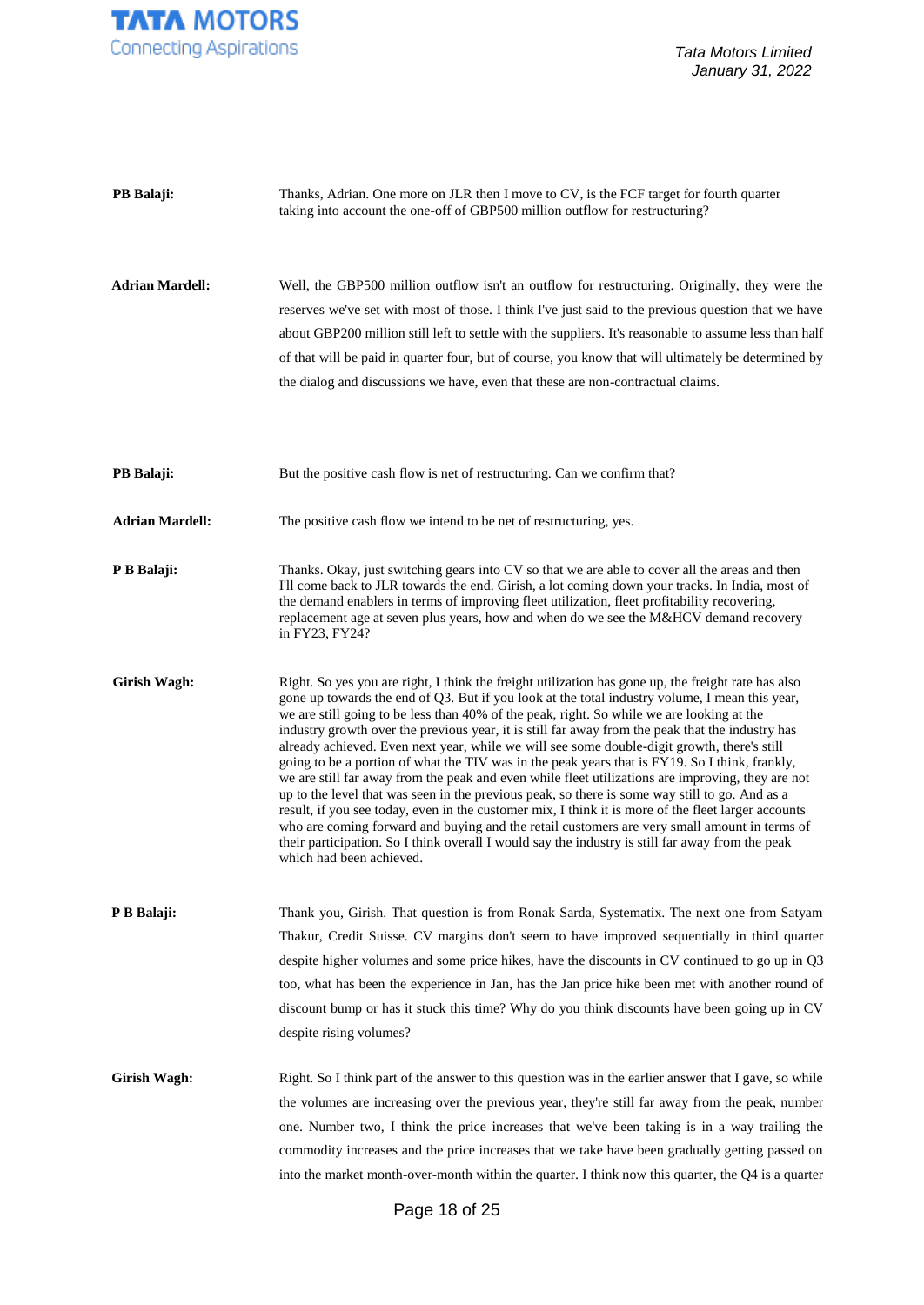

where we've seen that there has been no steel price increase and we've taken the price increase basis whatever commodity increases happened in Q3 and now we will continue to pass through the same month-over-month. As Balaji mentioned earlier, we've already seen a month-over-month margin improvement happening in Q3 itself, and I think we will continue on the same trajectory during this quarter also. Balaji?

- **PB Balaji:** Thanks, Girish. There is another question on JLR from Satyam, I'll come to it in the end as we complete the CV questions and move onto PV and come back to JLR. So Dhiman, just hold the question in this itself. Question from Jinesh Gandhi, are you seeing any signs of the single and small fleet operators coming back and with - we already talked about the M&HCV growth. So and what are the under recovery on account of commodity - I already covered in the presentation, Jinesh, and what kind of chip suppliers do you expect in fourth quarter for CVs and PVs?
- Girish Wagh: Yes. So I think I spoke in the first response about the customer mix. So the customer mix is currently skewed completely towards larger accounts, but we've seen a sign of the retail customers now or small customers coming back into the market gradually, started from few regions, and this is something we will continuously track, and as the fleet utilizations go up, the freight rates do go up, the profitability comes back, you will see the retail customers coming back, but as of now, I think it is less. And also one should appreciate that whatever new BSVI purchases the large fleet accounts or larger accounts are doing, they are selling off their older BSIII, BSIV vehicles, which in a way, are going to these smaller retail customers, so that's how the whole vehicle changing hands is happening currently. But we do see early signs of the retail customers coming into the market. On semiconductor - we do continue to face shortages, but I think with the efforts that we have taken we have been able to secure our supplies in Q4 for the medium and heavies, the intermediate and lights versus of course the requirement is pretty low. I think we continue to face challenges in the small commercial vehicle segment and that's something that we have been working with the suppliers. Balaji over to you.
- **PB Balaji:** Yep. Thanks, Girish. We'll move onto the set of questions on PV that is coming up, so Shailesh over to you. We have made Tata Motors' PV division strategy clear on BEV. However, if consumer demand is strong for hybrids during the transition in the next three, four years, would Tata Motors be considering launching products there? If yes, what will be lead time for deciding that launch? Like we launched CNG, seeing strong demand for those variants. And another question from Jay Kale again is, what are the company's plans on flex-fuel engines and CNG in the next two, three years? Shailesh?
- **Shailesh Chandra:** Yeah, Balaji. So let me first talk about the hybrid. There are certain players who have taken a position on hybrids and they have vehicles available, and therefore, they are pursuing it primarily to meet the requirement of CAFE. And there would be few players, who for the purpose of complying with the CAFE requirement would go for hybrid. And therefore, the way we see this technology is mainly for compliance and it's relevance is only going to sustain itself for next few years. We have to focus on technologies, which will not only help us to meet the CAFE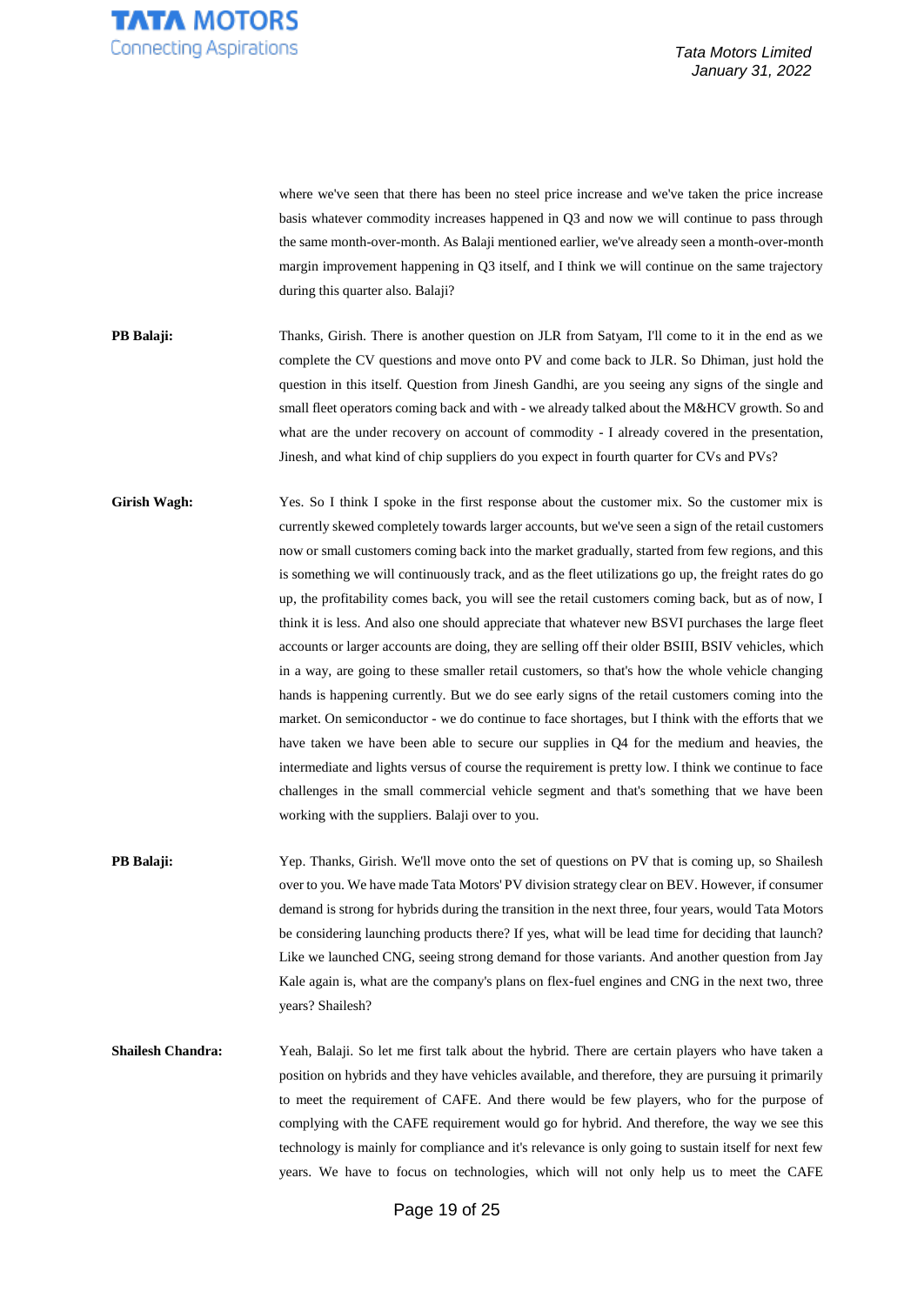

requirement, but also which is going to enable us to lead the charge as far as zero emission technologies are concerned, which is going to be the technology, which will sustain itself for the coming years, rather grow fast. And that's why we have taken a conscious call of focusing on EVs. And just to give you some understanding of what it takes to offset the CAFE norm, if we are at a 3% to 4% penetration level of EVs, we would fully comply to what is needed in the CAFE and our targets are much higher. So we definitely don't need hybrid to support complying to CAFE. And therefore, we'll keep ourselves all focused. We have to make strategic choices to keep our resources directed towards future growth, and this is the conscious call we have taken. Just to be clear that as far as our capability is concerned to make hybrid, very much there, we were some of the earlier companies who had worked on hybrids intensely. So that's not a problem. But we have made a strategic choice to focus on EVs strongly. It helps meet the future demand and future relevance, as well as strongly meeting the need of CAFE to the extent that we can be surplus on that. As far as the second question was concerned on CNG, yes, I think CNG is a segment which is going to grow in the coming years. This will be a subset of, I would say, the petrol, because this is being more triggered with the rising cost of petrol. It uses a petrol engine, as you know, and therefore, it will mostly cannibalize petrol and to a great extent, also diesel, replacing diesel in the entry segment cars, and therefore, we see a strong future of this, given that there is a deeper penetration and expansion of the CNG outlets that we are seeing in the country. And therefore, we will focus on CNG, because it's a more cleaner option on the ICE side. So this is something that we'll continue to focus on. Balaji, can you just refresh me the third part of the question, which you asked?

**PB Balaji:** This is on flex fuel, Shailesh.

**Shailesh Chandra:** Yeah, sorry. On the flex fuel, as you know, the first milestone for us is in 2025 where it is mandated that we need to be ready with E20 for all our models and we are pretty much on track as far as that is concerned. There is ongoing discussion with MoRTH on implementation of flex fuel beyond this ratio, going up to 85% also. There is a discussion on the timeline for that. There is the whole ecosystem readiness, which is required for that. Whatever is the final outcome of that discussion, we would be ready to comply to that as far as flex fuel is concerned. Over to you, Balaji.

**PB Balaji:** Shailesh, one more question. I'll combine the two questions, because they are similar. One is from Ronak Sarda, Systematix and Nishit Jalan, this other one. This is on CNG. Which customer profile do you see CNG picking up, and how do you see the mix between petrol, diesel, CNG and EVs going forward? That is one. And also, any indication on the order book and how has been the response to the launch, and will you be also doing it in other products as well? And will this work in premium hatchback and compact SUV segment?

**Shailesh Chandra:** Yeah, so I think all the questions are interrelated. Let me start with the customer profile. As you know that with the enforcement of BS VI norms, diesel became less viable in the entry segment, primarily the hatches and sedans, compact sedans, and also most of the segments which were less than Rs. 8 lakh, diesel really struggled in terms of being relevant in those segments and that's why you will see all the models which exist here in diesel has completely gone away. This is also a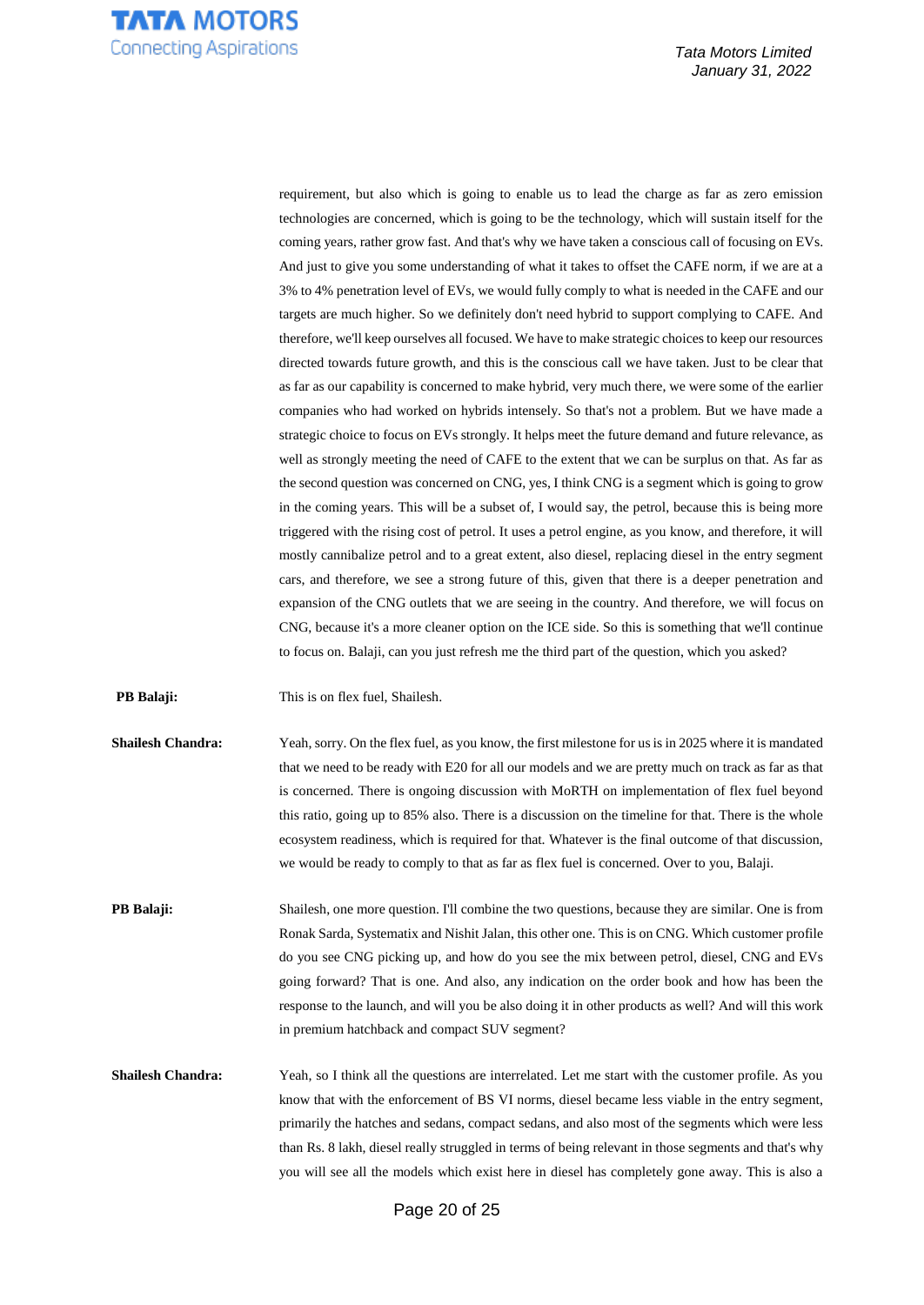segment, particularly, from a customer profile perspective, which is sensitive to the running cost and less worries about rest of the other aspects on performance or, for example, sophisticated features. And therefore, the customer profile is if I have just to take a price point, less than Rs. 8 lakh segment diesel lost its segment and customer profiles, CNG also connects well with the customer profile in that segment. Now, talking about the CNG and the fuel mix distribution, which was also the other question that you had, let me give a current situation, and first, let me talk about Tata Motors, how we see this spanning out over the next three to five years. Today, diesel is 15%, -- I'm talking about the exit situation this year, because -- let me focus on where we'll exit this year. We would be at about 65% to 66% of petrol, diesel would be 15%. CNG, we believe, will be in the range of 10% to 12% as we exit this quarter, and EVs would reach around 7%. In the next three to five years, petrol will possibly come down to about 50% level, CNG will go up to 20%, also on the back of few other models that we might come to and that was also a part of the question, and I'll reply to that also. Diesel would come down further to about 10% and I would say EV would - - we have already declared our target of going more towards 20%. So this is the kind of mix I believe would be in a three to five-year period. For the industry, this would be slightly different, given that we are more aggressive on the EVs. For the industry, this would be, say, 7%, 8% penetration in three to five years. And CNG would definitely be a bigger portion, which is 25%, because I said, this is mainly going to cannibalize the petrol and, to some extent, diesel will come down from current industry level 18%, 20% kind of a level to 8% to 10%. This is the kind of transition that I see in the next three to four years, but also depends on how the whole mix of fuel prices, CNG, petrol, and diesel play out in the coming years. Coming to what are the potential segments which will be relevant for CNG and what models we might therefore consider, I think in SUVs, CNG might struggle, given that it is very performance-oriented segment, and less sensitive to running cost. And therefore, I see that CNG will have only partial penetration in those segments. But as I said that there are still segments, and you mentioned premium segment will be less, what to say, inclined towards CNG, but yes, given the price points and the economics of CNG versus petrol, it might play out to some extent, but not as deep penetration as we are seeing in the entry segments. And compact sedan is doing well because of the boot space that you get, which is completely compromised on hatch, and that's the thing that we're seeing in the demand profile also that we are getting for the models that there is a strong preference for compact sedan therefore, given the boot space that it gives. So therefore, we would target a few more segments. We're working on them. But as of now, we have really focused on the hotspot of CNG, which is compact sedan and hatches. And I must tell you that bookings are very strong. I cannot reveal the numbers, but would be like three months of bookings already. Balaji, back to you.

**PB Balaji:** Yeah, thank you. Thanks, Shailesh. Before jumping to JLR, one final question on CV that has come in, and then we move back JLR. This is from Sandeep Varma. Is the gain in market share in CV segment due to CNG based sales of LCV segment, where the second largest player's presence is not there? Do you see continuation of market share gain in the segment, and where do you see the share in Q4 2022. Girish?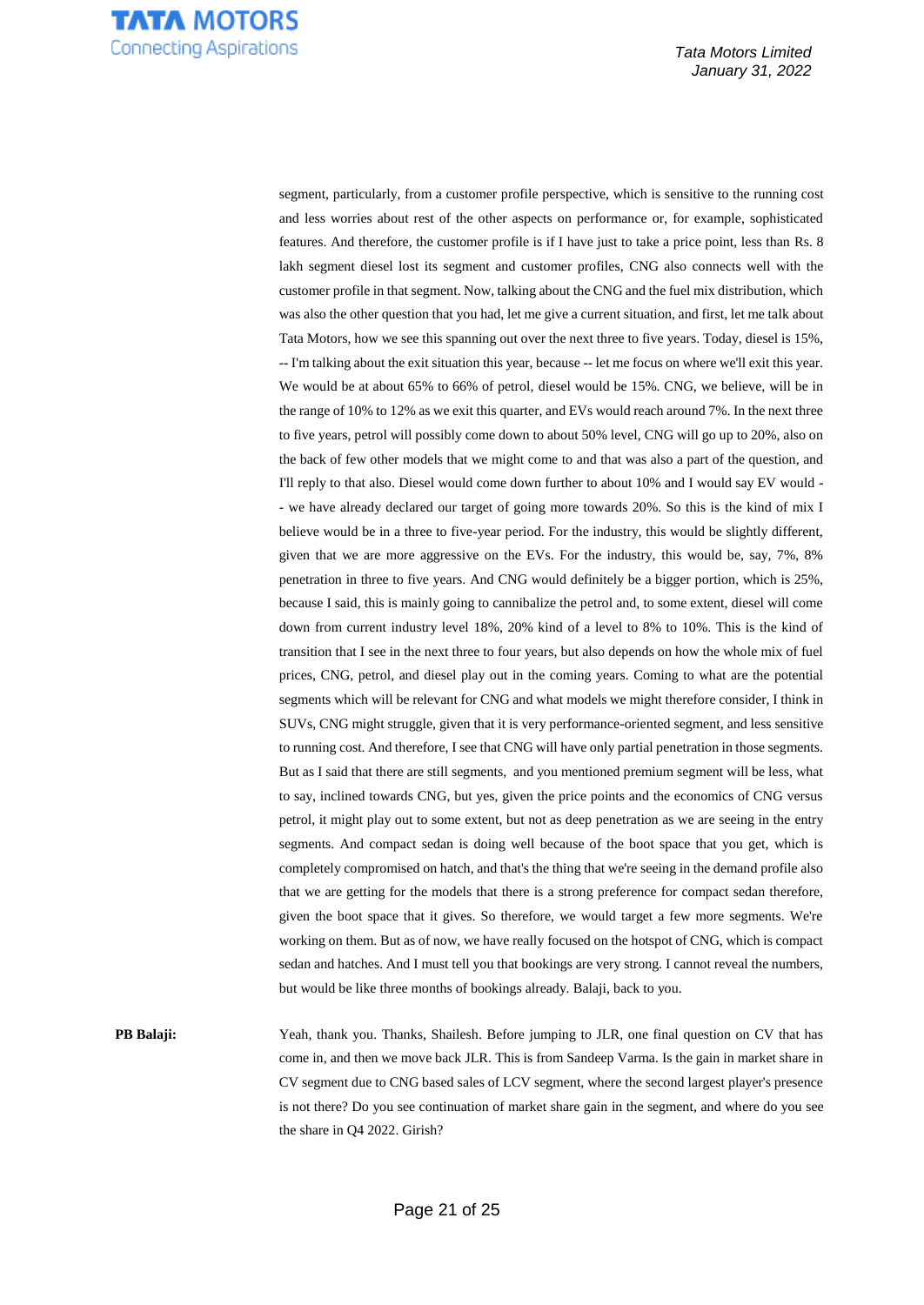

| Girish Wagh:            | Yeah, Balaji, yes. So see, first of all, I think our share gain has been across all the segments. So<br>M&HCV, where there is no CNG penetration at all. So ILCV, yes, where there is almost 45%<br>penetration. And you spoke -- you asked specifically about SCV, I mean, below LCVs. So below<br>LCVs, we look at the market in two sub-segments. One is what we call as small commercial<br>vehicles and the second one is pickups. The pickups is about maybe 60% of the total segment, and<br>in pickups, we don't have a CNG offering at all. It's only in the small commercial vehicles where<br>we have a CNG offering, where, as I mentioned in the presentation, I think the penetration is<br>somewhere around 33%. So I think the market share gain, number one, has happened across the<br>segments, and it's not on the back of CNG alone, number one. Number two, with regard to Q4, so<br>we have our own retail targets. I think we are working towards building a strong retail capability<br>to reach a particular level, and that's what we are working on and we will continue to improve on<br>this. Back to you Balaji. |
|-------------------------|-------------------------------------------------------------------------------------------------------------------------------------------------------------------------------------------------------------------------------------------------------------------------------------------------------------------------------------------------------------------------------------------------------------------------------------------------------------------------------------------------------------------------------------------------------------------------------------------------------------------------------------------------------------------------------------------------------------------------------------------------------------------------------------------------------------------------------------------------------------------------------------------------------------------------------------------------------------------------------------------------------------------------------------------------------------------------------------------------------------------------------------------------|
| P B Balaji:             | Thank you, Girish. So let's go back to a set of questions coming in on JLR. First, we'll start where<br>we left with Satyam Thakur of Credit Suisse. JLR CapEx came in at a new low of GBP2.2 billion<br>in FY22. How should we think of this falling capex in light of the major EV transition underway<br>at both J&LR? Is a partnership with some other OEMs or cross-leveraging of platforms inherent<br>in this assumption?                                                                                                                                                                                                                                                                                                                                                                                                                                                                                                                                                                                                                                                                                                                |
| <b>Adrian Mardell:</b>  | Let me take that, Balaji. Look, there is nothing intended or behind this reduction. We give guidance<br>each quarter around GBP600 million, and we have been low for the last three quarters. Now, some<br>elements of CapEx, the non-production investment were pretty tough actually on the return on<br>investments required, much tougher than historically we would have been, and that certainly is a<br>piece of the underspend here. But you should continue to expect our level to be around GBP2.5<br>billion. And maybe, next year will be slightly higher than that as a piece of catch-up here in terms<br>of the spend profiles. Obviously, below each of the spend categories, the different profiles come<br>out at different points. By far, the easiest for us to assess is what the engineers are doing and what<br>they're working on. I have already explained that as a part of the capitalization questions. So there<br>is nothing mysterious about the levels we're spending. You don't, you shouldn't be thinking we are<br>consciously trying to reduce that spend. Anything you'd wish to add, Thierry?             |
| <b>Thierry Bolloré:</b> | Yeah, I think it's maybe interesting to reach with the previous question on the platforms as well,<br>because remember, when we launched Reimagine one year ago, we committed to go from, to<br>divide by two the number of platforms, which is happening, first point. And the second point which<br>is not necessarily visible is that we are communalizing significantly on those platforms through<br>key new control points of the new value chain, i.e. typically, the batteries, i.e. of course, the electric<br>motors, same with the software, onboard, offboard, and all that together is creating a real skill at<br>the level of JLR that we are benefiting from as well. This has an impact, of course.                                                                                                                                                                                                                                                                                                                                                                                                                            |
| PB Balaji:              | Thank you. Thanks, Adrian. Thanks, Thierry. Next question is from Chirag. Average realization<br>per unit in the quarter was almost GBP68,000, up from the GBP61,000 in Q2. Is this driven by<br>higher Range Rover or Range Rover Sport quarter-on-quarter, or is there any other driver? How                                                                                                                                                                                                                                                                                                                                                                                                                                                                                                                                                                                                                                                                                                                                                                                                                                                  |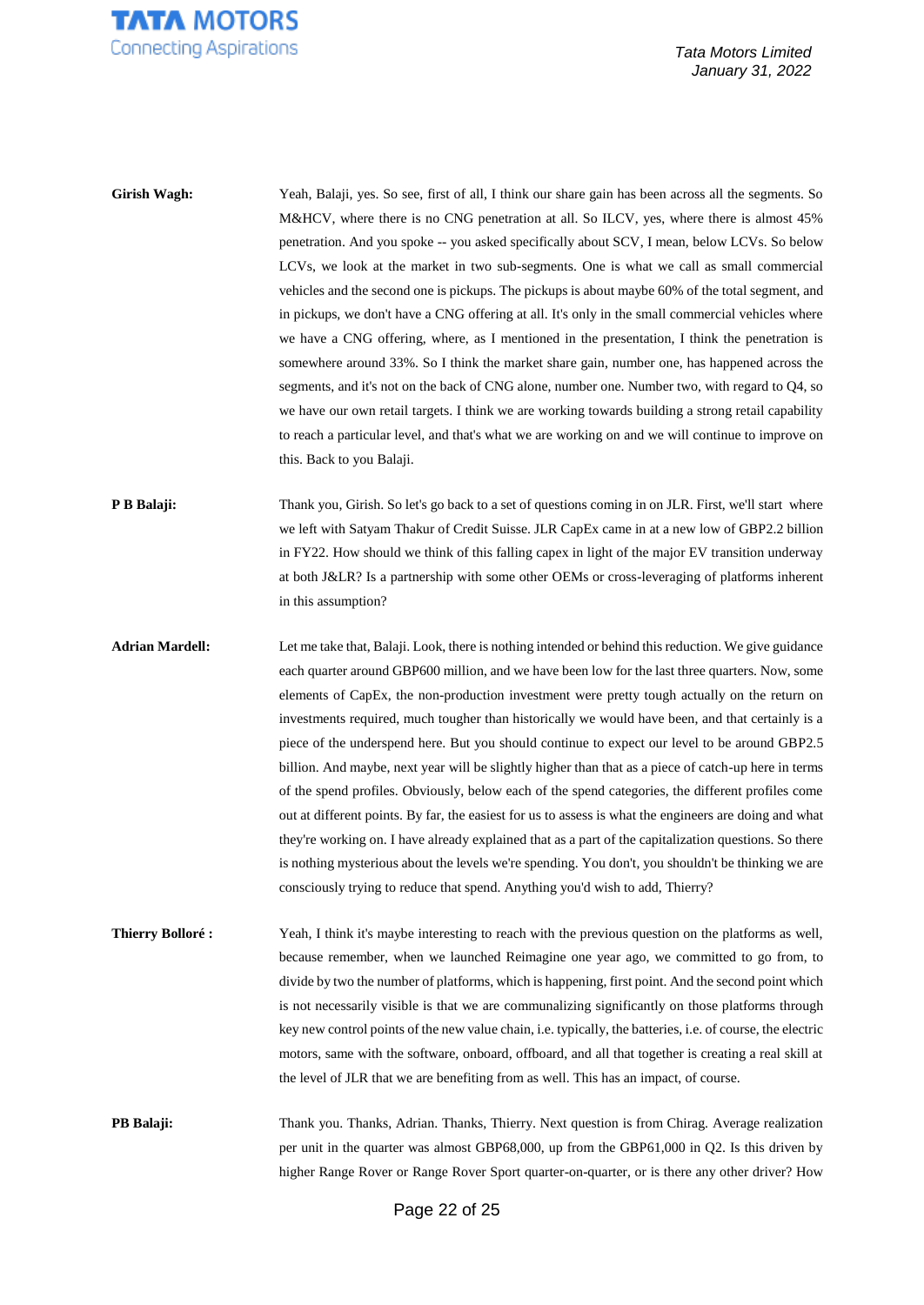

should one look at realization per unit when it will normalize, and what should be the normalized range?

**Adrian Mardell:** Yeah, look, I called out the data as I did in the presentation, hopefully, to head off some of these questions of the past. I'm not sure I was successful with that. We had a huge bias towards the Range Rover in the quarter. We did that because we know we have to close down our production to make sure that we were ready for the new Range Rover. That really has tilted the average revenue, in this instance, up to that GBP68,000. You need to connect data sets here. It's really important, because there's lot of , I'm suspecting this, of modeling going on beyond, below some of this. Low volumes, high average per unit, they go together, right. So as you ask the question what are the volumes likely to be next year, well, I can certainly confirm to you if they are not substantially higher than this year, then we will have very high average gross vehicle revenue points, all right? Now, what you might be thinking, well, what point do they cross over. I suspect they will be above GBP60,000 average until we build more than 100,000 cars in the quarter, right. So there are some frames I've given you there. It's very little to do with Range Rover Sport build in quarter three. It will be more to do with Range Rover Sport build-out actually in this quarter and our quarter four, which we will attempt to do exactly what we were successful at in our quarter three, and that is to build those final vehicles that customers have ordered, because it will be the last chance for us to fill the order, and that's just the right thing to do, and that's what we'll do again in quarter four.

**PB Balaji:** Thank you. Thanks, Adrian. I think that has answered a set of questions around Range Rover and Range Rover Sport and realization per unit. Let me go to a different question. Global OEM -- this is from Binay Singh, Morgan Stanley. His second question, global OEMs are highlighting software sales as a revenue opportunity in the long run. How does JLR see this opportunity? And lastly, could you talk about China demand outlook for both the JV, as well as the imported models?

**Thierry Bolloré:** Well, I think we announced it very clearly in our strategy Reimagine that, yes, of course, there is a significant chunk, an increase in software revenue. But because we have what we need for that in terms of onboard software, offboard as well, and it's improving in a fantastic manner for the next generation of platforms as well. So it's a fantastic enabler. But it's an enabler that we are already using, by the way, as we launch our InControl renewals, free telematics, and of course, making the best of the software over the year in order to improve permanently those services. So the answer is clearly yes.

**Adrian Mardell:** On the China point, Balaji, look, the import business originally were constrained in terms of production levels like the rest of our global business, increasingly in quarter three. The JV or CJLR has become similarly constrained. There were specific production issues in Q3, as I referenced in the main part of the presentation, around some suppliers in the north of China. Now, they have being worked through, but the conditions now for both import and for local is that demand is above our levels we can currently supply. And obviously, what you're seeing similar to other parts of our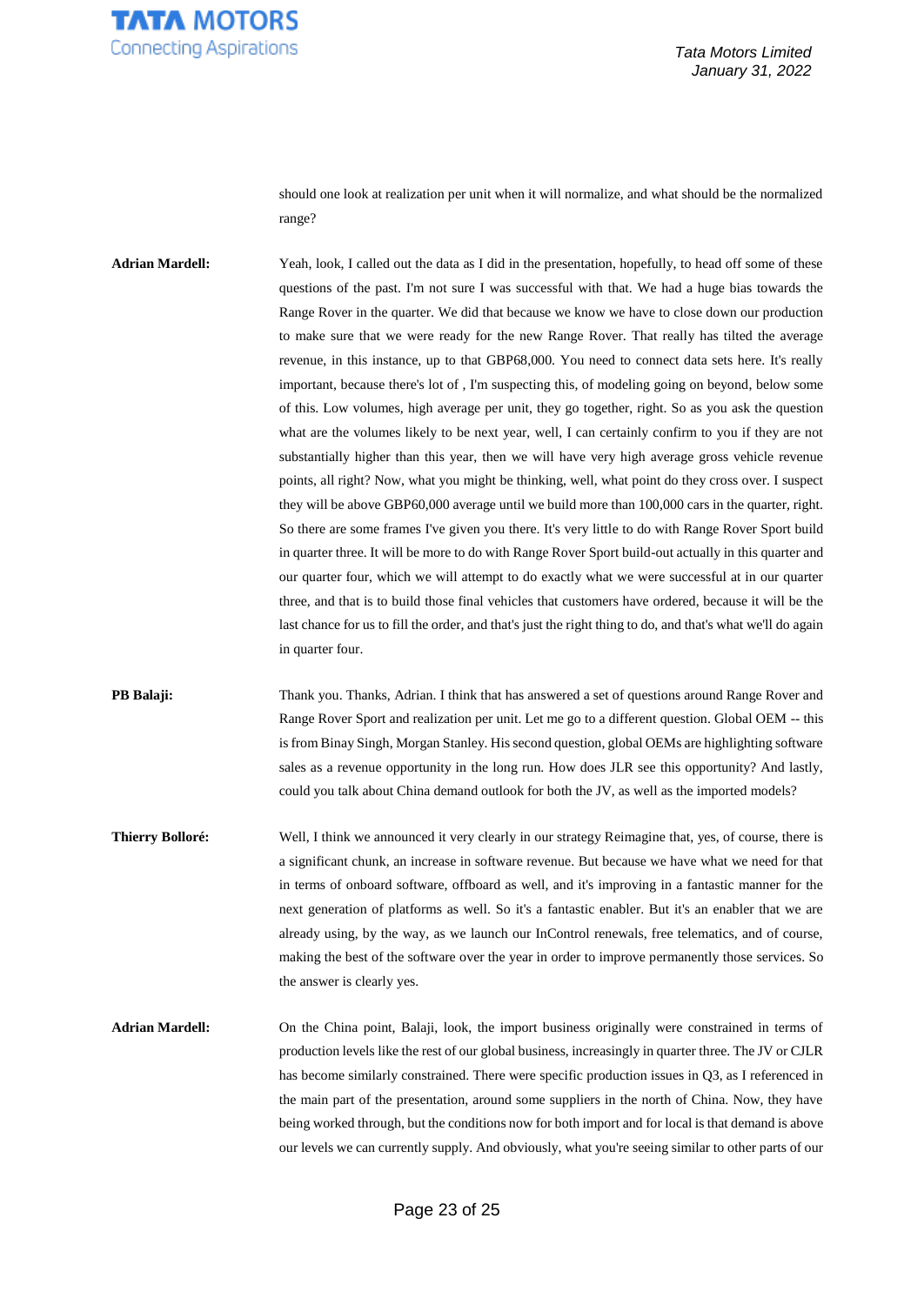

business is significant increases in GVR and importantly, in our discounts or in variable marketing, and I expect those two things for both elements of China to continue as we go into FY23.

**PB Balaji:** Thank you. We have a question from Pramod Kumar, UBS. Can you throw some color on the hit of GBP45 million related to the battery end of life on slide 9? Pramod, I remember Adrian covering this in this discussion. Adrian, you want to speak a little bit on this?

**Adrian Mardell:** Yes, it was actually a reserve release we did in September. So we talked quite extensively to it and our Q2 results at the end of October, but that's why it's shown as a negative this time, because there aren't two releases. We effectively were building up end of life provisions on batteries and the absence of a defined methodology to actually dispose of them. And that's changed over the last several months and we've removed all of those reserves from our books in September based off a piece of work we did, I think, I talked at the time under Ignite alongside some external consultants. So there is no, we don't eliminate the reserve twice. That's why you'll see it this time around, but it really relates back to actions we took in September and prior to September.

**P B Balaji:** Thank you. There is an another question that's coming up on extraordinary expenses. I think there's one question on PLI, Rishi Vora of Kotak Securities. Why did the Tata Group not participate in the PLI for advanced chemistry sales? Rishi, we had considered this extensively, and when you looked at the conditions of this particular PLI, we found that the risk-return equation was not working out for us. And therefore, we decided to stay away from it after having done a humungous amount of work, I would say. So that's why we decided to stay away. Another question from Nishit Jalan on India PVs. Can you share more details on the extraordinary expenses in this quarter related to formation of the subsidiary? See, I think the formation of the subsidiary has a series of steps to be done in terms of, you will have a one more hit coming, close to about Rs. 200 crores coming up in the next quarter as well. It's all related to how do you, the stamp duty, the land transfer premiums, ensuring that the buildings are up to the mark, all those are getting ready for a PV subsidization is done. So therefore, these are treated as exceptional, extraordinary expenses and hence called out. But we are not able to take it to exceptional, and hence, this is the underlying cost. There is another item that you will see in the standalone books related to an exceptional item. That's an impairment reversal that you have, because the two subsidiaries, design subsidiaries are now being sold to the EV business, and therefore, we have fair valued them and then taken to them. These were impaired earlier in March of 2020, along with the PV impairment, when the capex plans were low. Therefore, these companies didn't have the revenue stream coming to them. But with the step-up in capex and performance of the PV business, that reversal has happened. So that's the background to that exceptional item.

> I think there is one final question on the accounting matter, which is from Saurabh Jain, Ambit Capital. Regarding the PV segment, we can see that the PV segment is showing a profit of Rs. 834 crores as profit from discontinued operation. However, the EBIT margin in the presentation is showing minus 2.6%. I'm not able to reconcile. Saurabh, you recollect, I had started my presentation with this saying that there is an accounting item, which is just a fairness of accounting